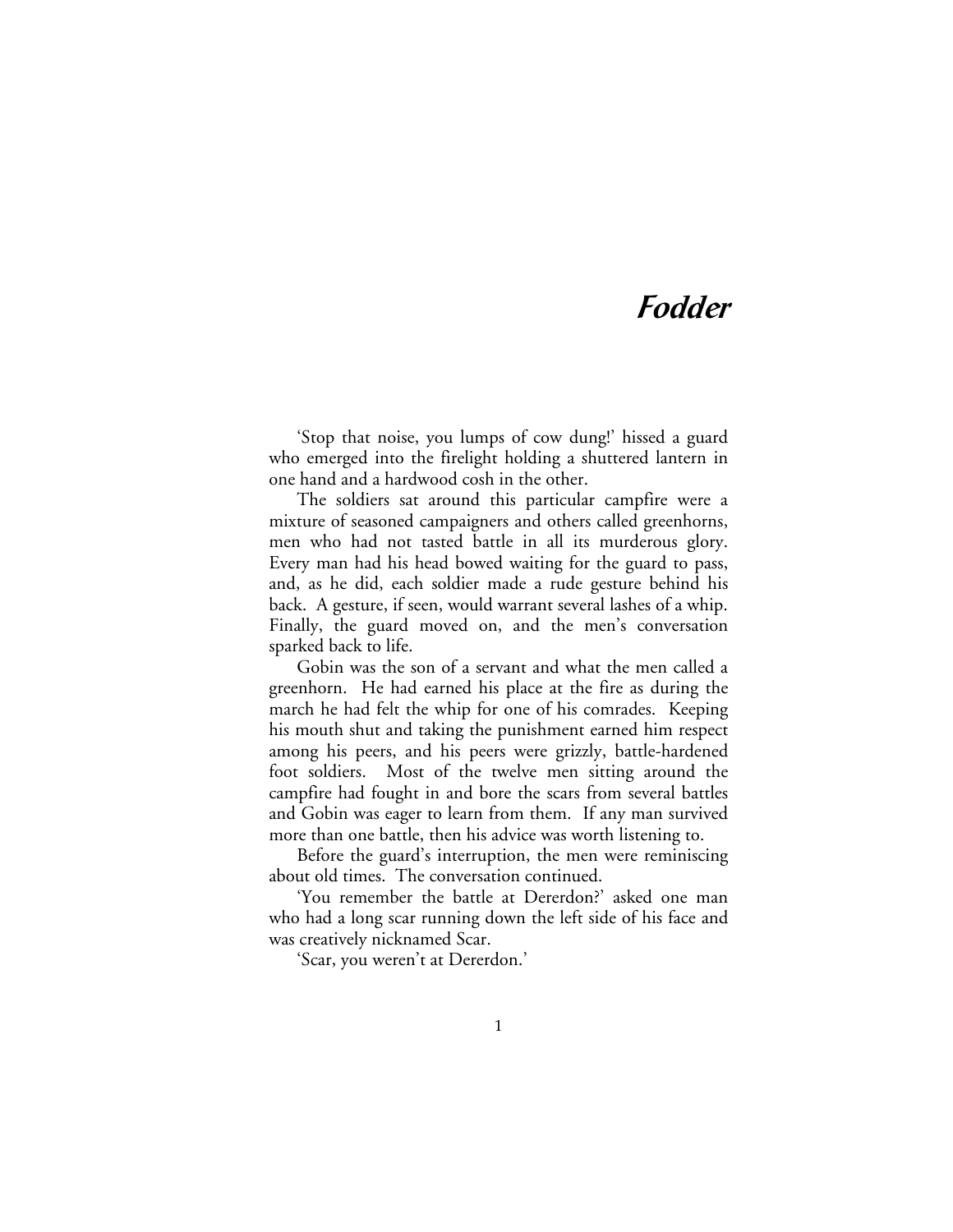'Damn right I was, Stinky. I was the one who dragged your rotten carcass from the battle when you fell from the ladder, remember?'

'And how the hell would I remember that, you dumb son of a mule, I was out cold.'

Raucous laughter from the others greeted the comment.

The soldier named Stinky leaned forward and patted his friend's shoulder. 'Aye, I know what you done Scar, you know I'm only joking.' Stinky turned to Gobin and smiled. Now, Gobin knew why he was called Stinky. The man's breath was so foul it could down a herd of cows at twenty paces and his teeth were virtually nonexistent, only a few brown stumps remained. 'This man here watched me fall, what was it Scar, huh, three storeys high?'

'More like five,' replied Scar, stealthily swigging some strong alcoholic drink from a leather canteen. He had to be careful; ten lashes from the whip was the punishment for any man caught drinking while marching.

'Yeah, you're right… Anyhow I fell and –'

'Landed on that rock-hard head of yours,' interjected another tall weathered-faced man named Dunk.

Stinky faked laughter. 'Ha ha, you prick,' he snapped at his comrade. 'Anyhow, I was knocked out.'

Dunk leaned forward talking to Gobin but staring at Stinky with a mischievous smile. 'Actually, truth be known, it was not his hard head or large ass that saved him, you know what did?'

Gobin shook his head.

'Well, he landed and crushed a poor man named Lalan, a greenhorn like you.'

'The idiot tried to catch him,' added Scar, giggling like a child.

'Try or not, the fool died cushioning Stinky's fall.'

Gobin turned and looked at Stinky. His eyes widened when the shameless older man pulled an innocent face and nodded.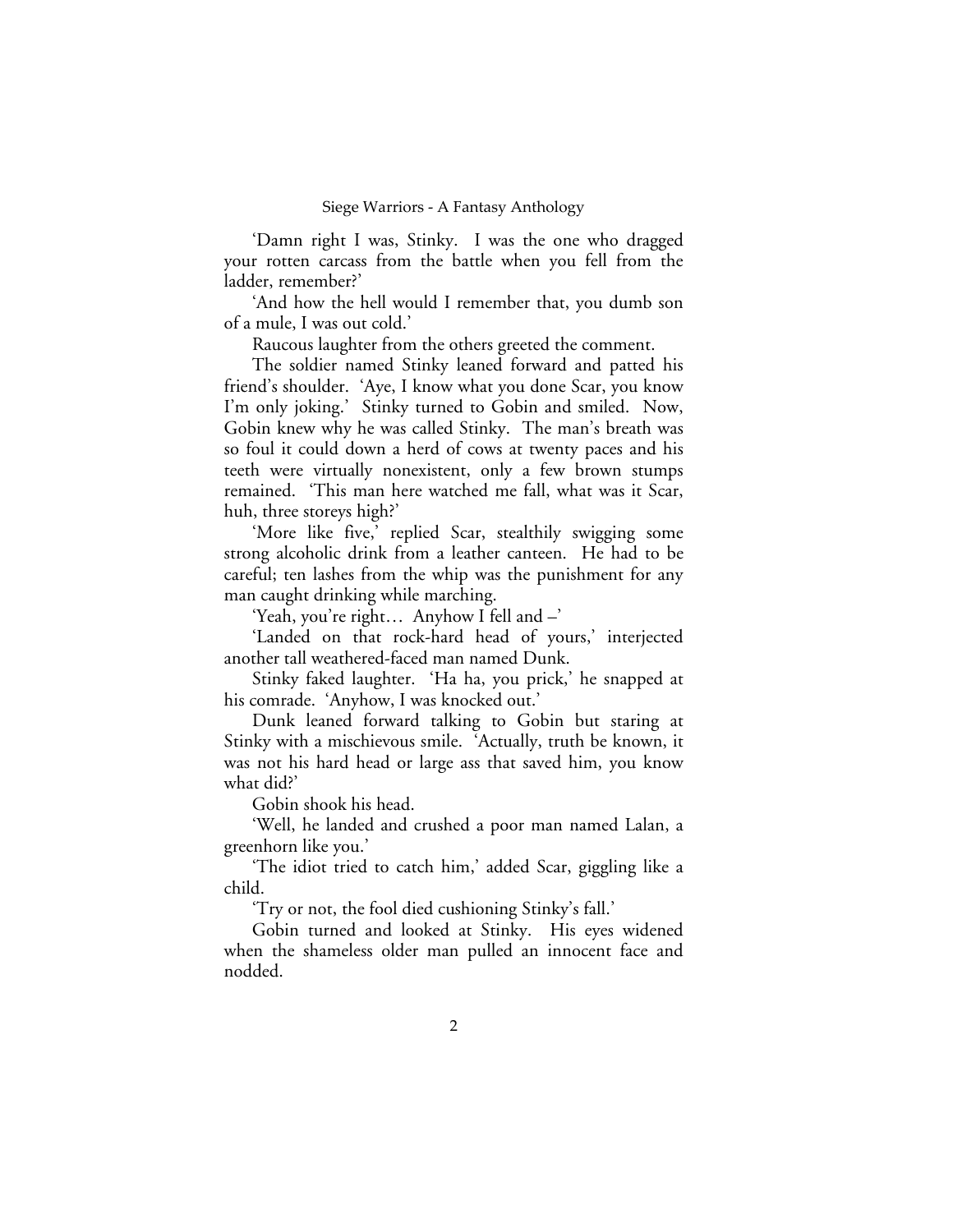'I didn't tell him to stand there, but bless his soul,' Stinky made a sacred sign, 'He's gone and here I am. Lucky for me, he was soft,' he added beaming a smile, but it was a forced expression.

Scar shook his head. 'Then I came charging in, dodging boulders and arrows,' he said, deepening his voice to heighten the tension. 'I grabbed him and dragged him clear. Then moments later… BOOM! A large boulder slammed where he had been lying. He would have been squashed paper thin, if it weren't for me. Damn, Lalan was a bloody mess, couldn't tell if he was man or beast. And for my trouble, you know what happened? I damn well pulled my back.'

'Yeah, while I recovered and joined the next charge, this lazy puke was resting,' added Stinky mockingly.

'I pulled my back,' hissed Scar, narrowing his eyes. 'You still owe me.'

Stinky held Scar's gaze, then the corners of his mouth twitched and he boomed a rich belly laugh. He reached across and slapped Gobin's back, sending the young man lurching forward. The fresh scars on his back stung and he could feel blood trickling – he had to brave the pain or lose face. Stinky was the reason he'd got the lashes. During the march, the older man had called an officer a derogatory name behind his back, but the officer did not know who had called him it. Thinking Gobin would give up the person, he was pulled from the column to receive the whip. Gobin knew who had said it, but knew the unsaid laws of the army, one being, never snitch on a comrade – that was one of the worse crimes. Stinky was about to give himself up, but Scar stopped him. The scarred man wanted to see if the greenhorn had any honour and pride. Stinky remembered that the young man did not even look his way when the officer shouted at him. Nor did he give him up when he received the lashings. Instinctively, Stinky knew the young man was someone to look out for and he did, allowing him into their group.

'And he reminds me of this every time we prepare for battle… Remember you owe me, remember you owe me…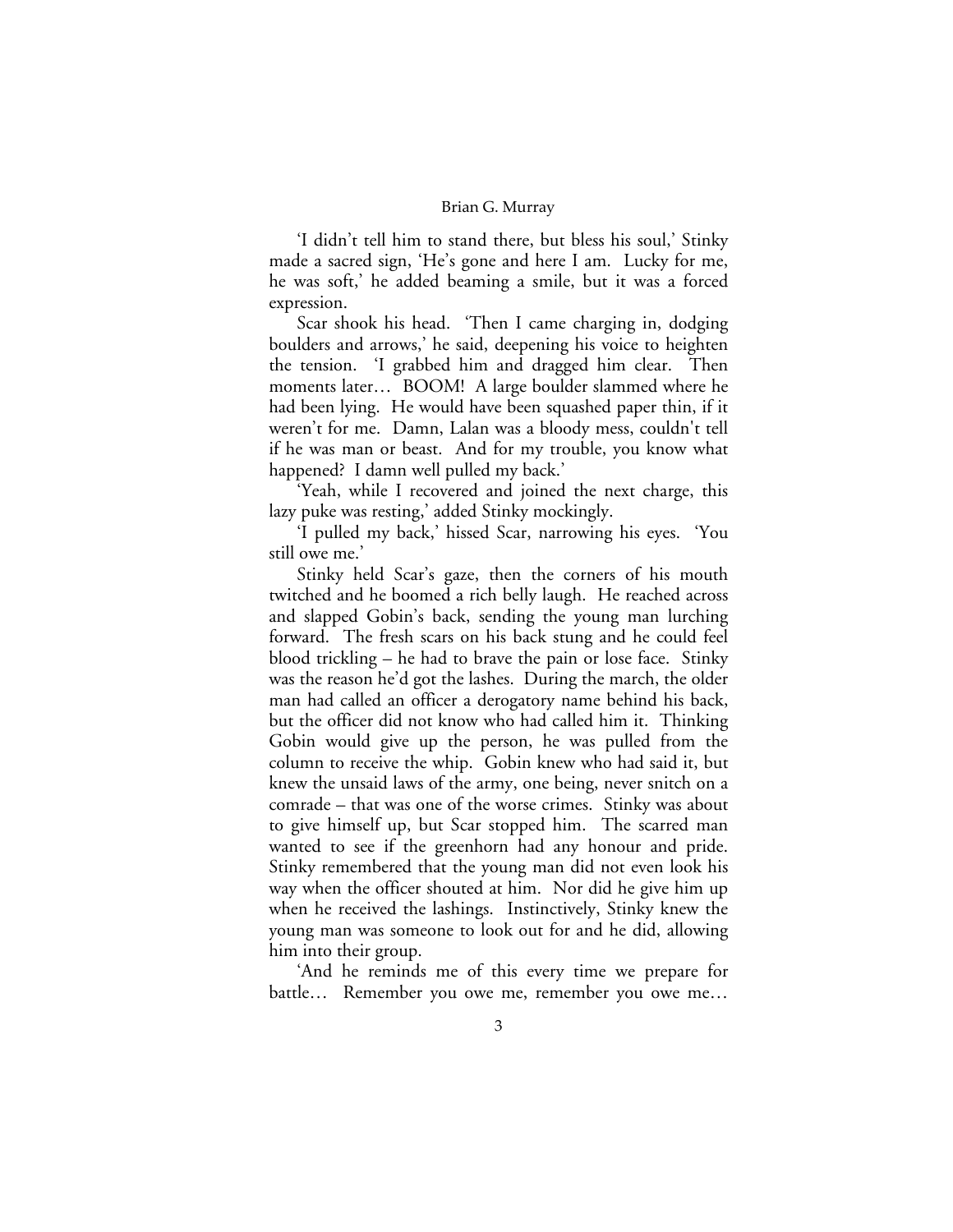Like a nagging old woman, you owe me.' Stinky's face suddenly went serious. 'And I pay my debts, my friend. I have your back.' The two men looked at each other and Scar nodded.

Suddenly, Stinky snapped out of his melancholy and turned his attention to Gobin. 'So what's your story, laddie?'

Gobin felt nervous with everyone looking at him. 'Nothing to say really.'

Stinky leant forward, turned his head and glared at Gobin through his one good eye. 'Now you listen here, laddie, from this moment on, we're your friends, your family, your goddamned lovers. We're the ones who will be protecting your rear, us. And we in return expect you to watch our backs, protect us the same way you would your friends, your family or lover. Now, to put us at ease we want to know who you are and, more importantly, whether you will have our backs. Me, I am the son of a whore, spawned from one of several unknown clients. I spent most of my youth on the street getting work where I could, or thieving when I couldn't. At twelve summers I killed my first man with my bare hands. The man was attacking my mother and, for me, that was enough reason to kill him.' Stinky raised his large shovel-like hands and mimicked strangling someone. 'I was offered a choice, either the noose or the army.' He shrugged his massive shoulders. 'So, here I am and here I'll stay until I'm dead or too old to march.' And Stinky meant it in that order. He was now institutionalised within the army and death was preferable to him than the dreaded word retirement.

Gobin could not believe what he had heard and in the flickering campfire, saw Stinky in a different light. 'What happened to your mother?' asked the younger man.

Stinky turned away and Gobin suddenly felt guilty. The big man took a deep breath, wiped his nose on his sleeve and sniffed. 'So, what's your story?' he countered, ignoring the younger man's question.

Gobin shrugged. 'I'm the son of a servant  $-$ '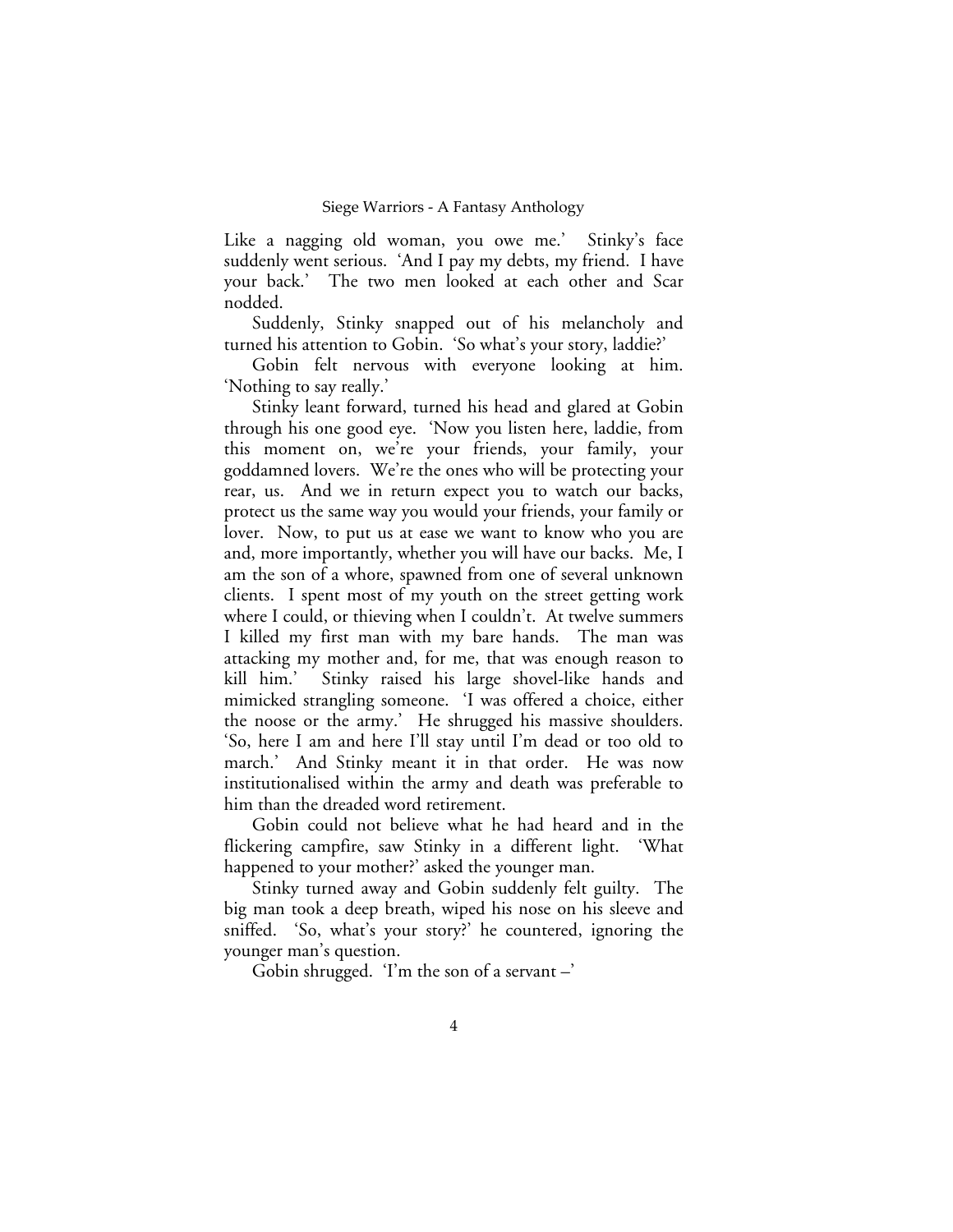'Son of servant,' sniggered an annoying young man named Parker who sat on the fringe of the group. 'Bet you're here seeking adventure, to escape your boring life, to find riches. True, right?' Parker roared with laughter.

Gobin glared at the man, who was everything he wanted to be. Parker was tall with broad shoulders tapering to his waist, stood on thick, muscular legs and had shoulder-length dark hair pulled into a tight ponytail. Gobin was tall but lanky with frizzy, untameable hair and bowed legs. 'I decided I wanted to better myself. I did not want to be anyone's possession. I want to earn respect and wealth.'

'Well said, laddie,' replied Sticky, clenching his fist. 'Well said.'

'I want riches, fame and women,' snapped Parker trying too hard to get attention and gain acceptance.

'Nothing wrong in wanting a wife and settling down. I hear the women here are…'

'I don't want a wife,' interrupted Parker smugly, faking laughter, sounding like a demented donkey. 'I just want women. I'm told there's nothing like rutting with a woman when the blood is high from killing and the sounds of battle surround you, right?'

Stinky narrowed his eyes. 'You mean –'

'Yeah, you know,' added Parker, nodding with a huge smile and groping his groin. 'And  $-$ '

'Enough!' roared Stinky, surging to his feet. Parker instinctively rose. 'We're soldiers, proud and true. And we do not, I repeat, do not rape women.'

'But –' Before Parker could finish his sentence, Stinky threw a thunderous right uppercut. The punch connected on Parker's chin, snapping his mouth close and shattering several teeth. The blow lifted the young man from his feet, and he flew beyond the cocoon of flickering, orange light from the campfire and landed in the darkness with a thud. Growling with rage, Stinky stepped over Gobin and followed Parker's flight. Scar joined him.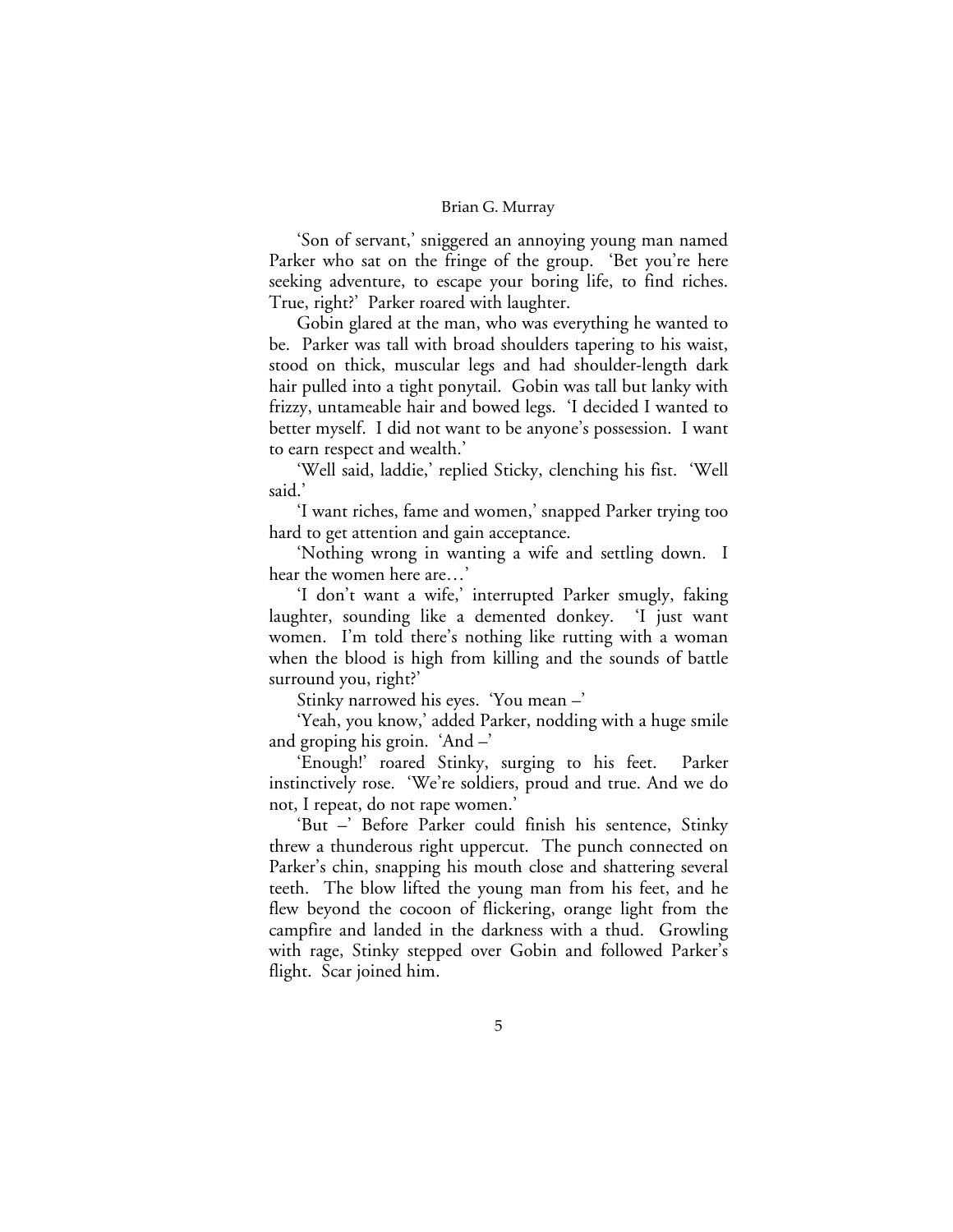From the sounds of fists and boots pounding flesh, Gobin felt lucky he could not see the punishment they were handing out. He was not squeamish, he just did not like to watch someone, anyone, receiving a beating. *Why am I here?* he asked himself. *Why?*

After several minutes, both veteran soldiers returned with grim faces and resumed their places. Scar took a swig from his leather canteen then threw it to Stinky. The grizzly man deftly caught it and drained the contents. He turned and looked at Gobin.

'There's nothing worse than men who harm women and children. The world would be a better place without men like him.' Stinky hawked and spat thick, green coloured phlegm into the fire that hissed in protest.

Gobin studied the big man, noting his bloodied knuckles and boots. He nodded in agreement.

'And there's nothing wrong in being the son of a servant, you hear me, laddie, nothing and you be proud your father is earning honest coin. You stay close to Scar and me, and we'll make sure you see your poppa again, that's a promise.' Gobin nodded. 'I know what you did for old Stinky during the march and I remember who I owe,' he added, tapping his temple with a finger. 'I will give you a piece of advice that will help you in the days to come.' Gobin leaned forward eager to absorb the advice. 'Don't eat onions before you go into battle. There's nothing worse than having onions repeating on you when you're killing a man, it's vile.'

Gobin frowned.

Stinky roared with laughter. 'Only joking, laddie. Listen, remember this if nothing else – make sure you're not the first up a ladder nor –'

'What the hell is this?' interrupted a raging voice from the darkness behind Gobin. The shouting drowned out Stinky's words, but Gobin read Stinky's lips and frowned. He had been taught how to read lips by his father as it was a talent many servants learnt so they could discretely spy on their master's guests. Did he read the older man right? His thoughts were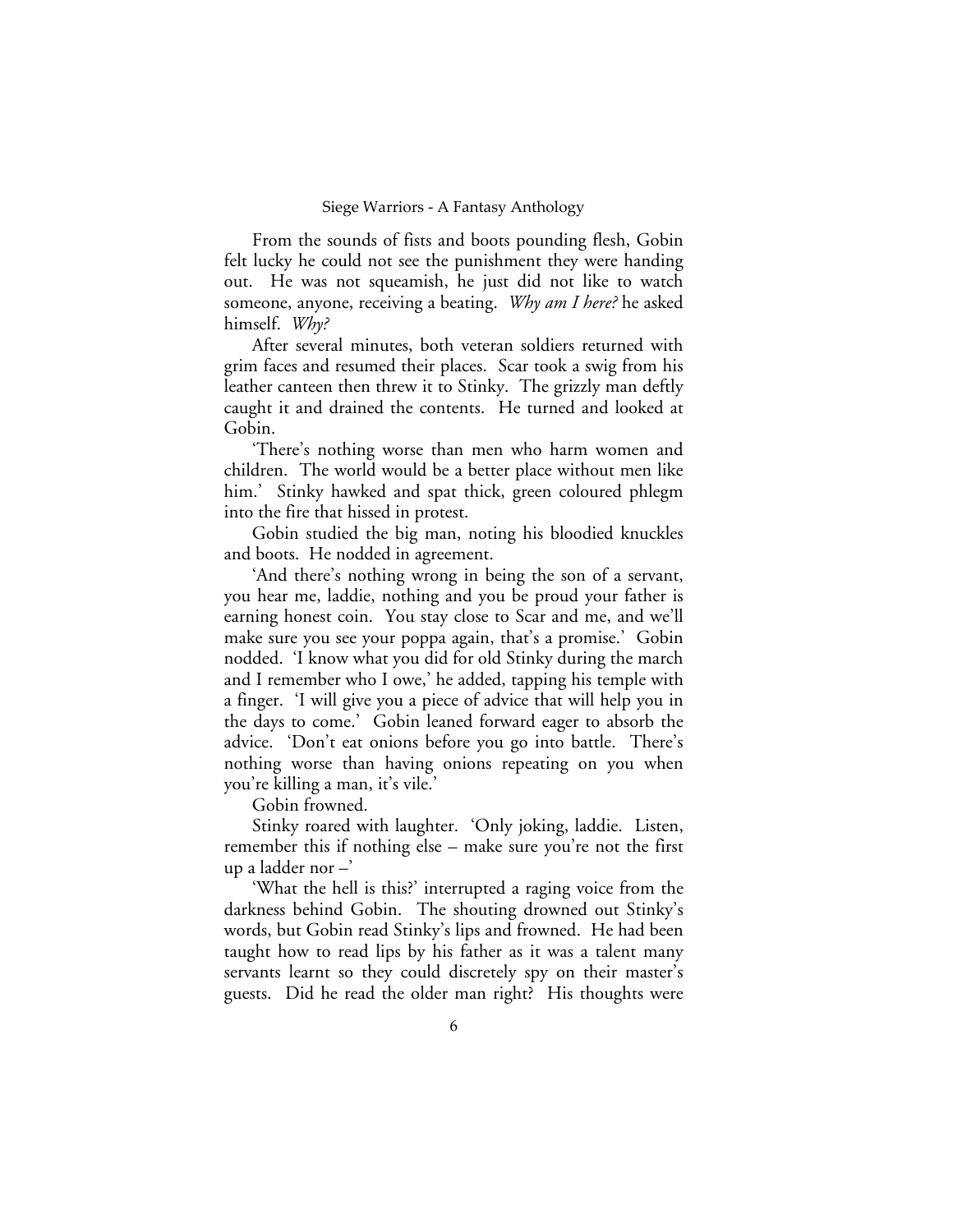interrupted when three guards rushed into the orange orb of campfire light and glared around.

The officer in charge shook his head. 'Stinky, I might have known you would be here.'

Stinky shrugged his shoulders and rose. 'Greetings,' he countered jovially.

'Did you leave that unconscious man out there?'

Scar rose to his feet. 'It was not him. I did it. The stupid man owed me coin and would not pay up.'

The guard, a man named Polen, ignored Scar and stared at Stinky. There was an obvious hatred between the two men and the tension in the air made it almost palpable. 'What was it this time, did he say you smelt? Well, it's true you do smell like you've been sleeping up a cow's ass and were recently dislodged.'

'I said –' started Scar, trying to remain calm.

'I was not talking to you, you damn idiot, so sit down before I beat you unconscious. You remember how that feels?' hissed the guard not taking his eyes off Stinky. Scar slowly crossed his legs and sat down, his eyes spitting venom. He so wanted to beat the guard to a bloody pulp, but just held his rising anger in check. 'So, what was it?' repeated the guard.

Stinky growled but forced a smile. 'He told me he had rutted with you – how many times was it Scar? Oh yeah I remember four times. Must be sore, huh? Is that why you walk like you do? Anyhow, I was trying to protect your honour. Cannot have men going around telling others how much love you're getting. It's not decent, bordering on being rude if you ask me.' Polen stepped forward, his eyes aglow with anger. Stinky did not budge. 'I was protecting your honour,' he added faking innocence.

Someone seated in the group sniggered.

'Shut up or you'll all taste my cosh!' screeched Polen, his voice several tones higher than normal. 'Stinky, you'd better hope he does not die, else it's the noose for you. Actually, I hope the boy dies. Then I will personally tie the noose around your neck.'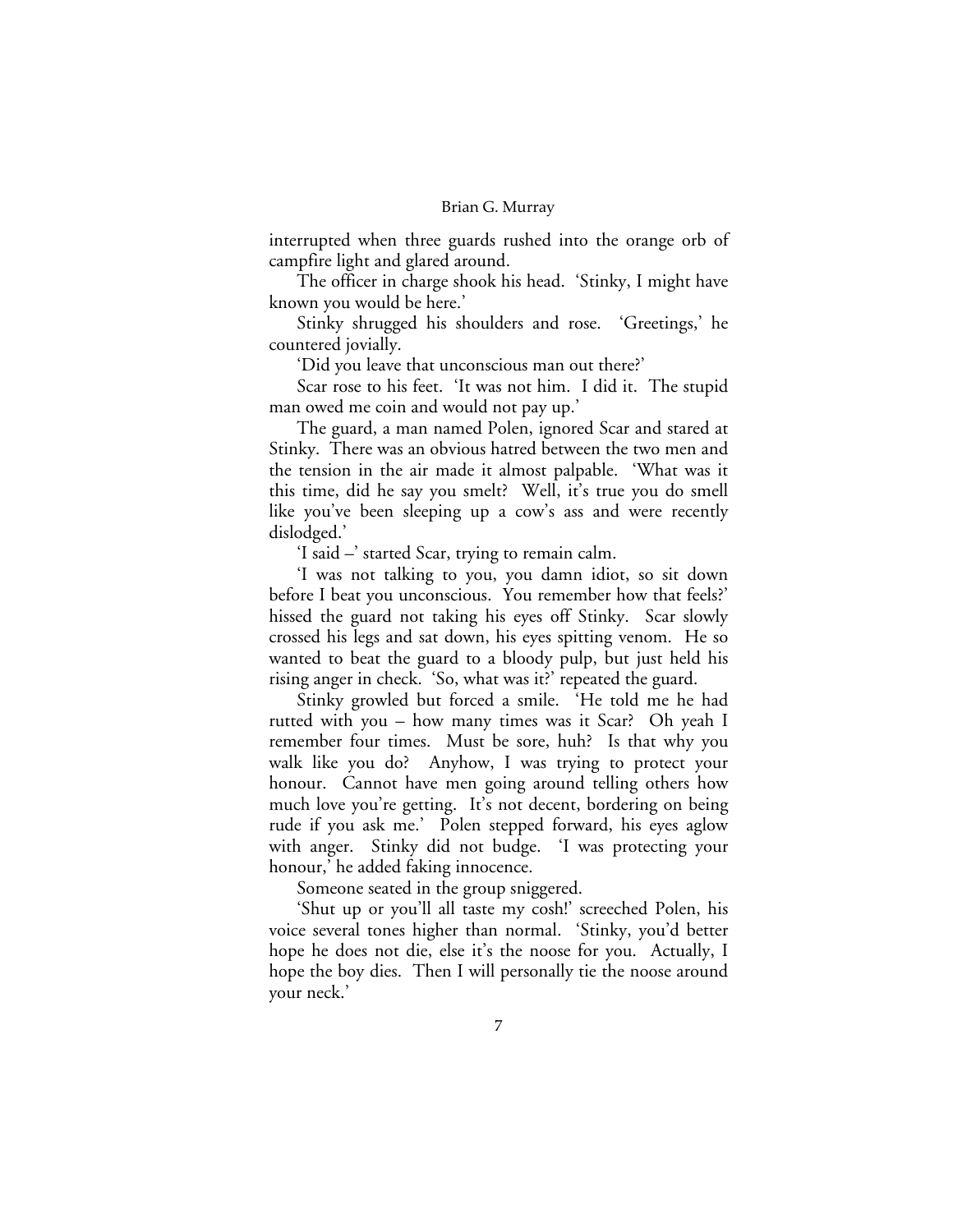'That's the only way you'll be able to beat me, huh, with my hands tied together like a scrawny, pot-bellied pig. By the way, I hear you like pot-bellied pigs. Is it true their sows are not safe around you?' he added, gyrating his groin back and forth.

Polen lunged forward and slapped Stinky as hard as he could.

The bigger man did not flinch. He licked blood from the corner of his mouth then stepped forward so his nose was almost touching the guard's beaked nose. He lowered his voice to barely a whisper so only the guard could hear him. 'A bitch slap, huh? Is that the best you got? You'd better hope I do not see you during this battle or I will shove your prized cosh so far up your ass, you'll be using it as a tooth pick. And believe me when I say you better hope the enemy get you and kill you quickly. Me… well let's just say it will be worse than the last beating I gave you.'

'Enough!' screeched Polen. 'Threatening a guard is a crime.'

'Ah, but you need witnesses to such a crime, and if such a crime had happened I am sure these fine, handsome soldiers would testify.' All the soldiers stood and glared at Polen. Each then shrugged his shoulders and turned his back on the guard, a unified act of defiance.

'Arrest him,' hissed Polen, his face flushing. 'Twenty lashes at dawn for you. Take him away.' The other two guards stepped forward, but Stinky just glared at them and they backed away.

'I'll see you in the morrow chaps,' said Stinky conversationally. Then he walked off as though taking an evening stroll. The incident quashed the evening jollities and the other men around the fire bade farewell then went to find their bedrolls. Only Gobin and Scar remained.

Scar slowly shook his head. 'Damn thick-headed fool. He had time to clean up, but he wanted to be caught.'

'Why?' asked Gobin.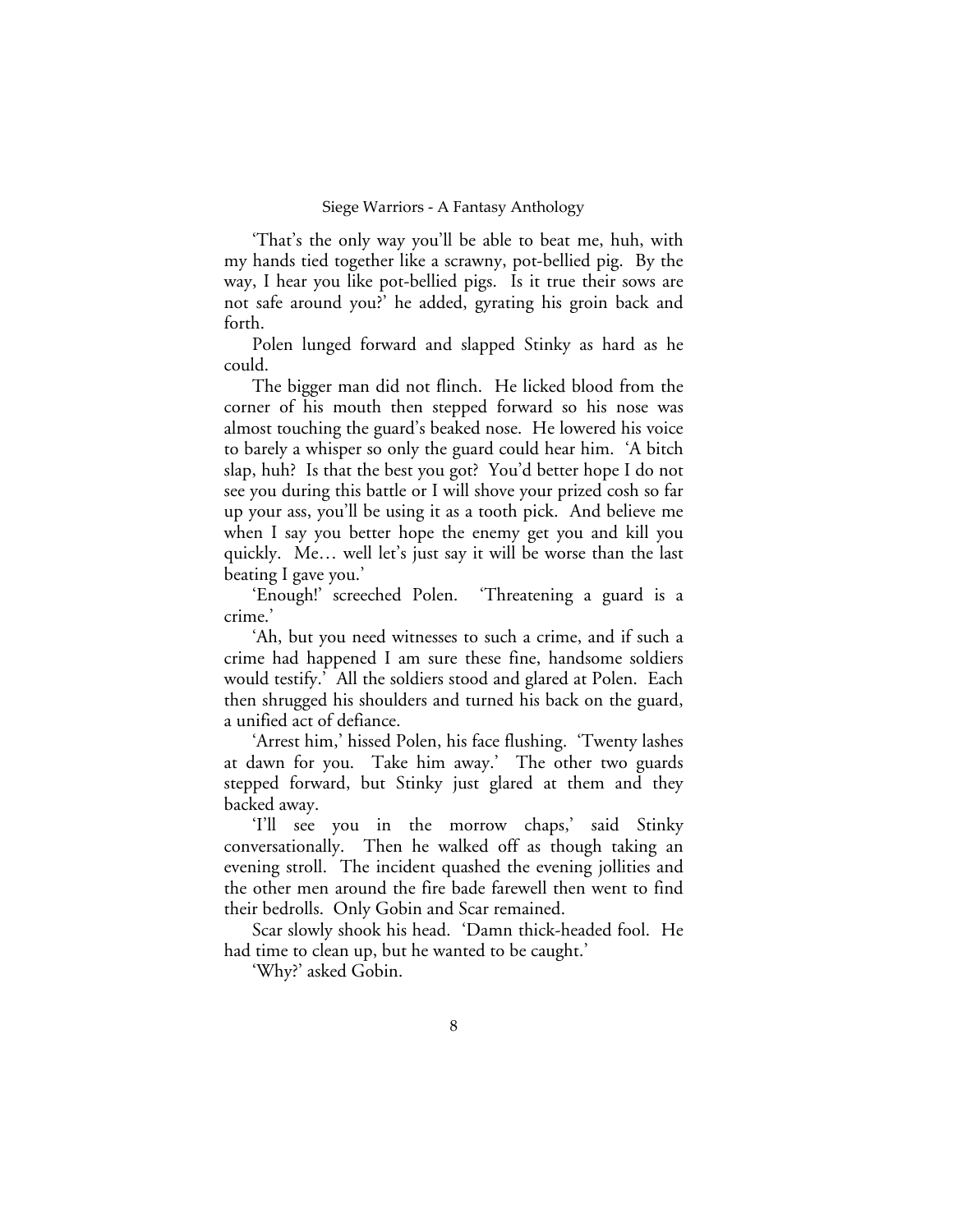'Why –' Scar shook his head. 'Coz he did wrong, and wrongdoers should be punished, the honourable, old fool.'

'How long have you known him?'

Scar smiled dreamily. 'Long before you were an itch in your poppa's pants, boy.' Silence was broken by the crackling fire and settling camp.

'How did you get your scar?' asked Gobin, uneasy with the quiet.

Scar chuckled. 'I could tell you a tall tale of gallantry and skill but that would be a lie. The truth is two… no three campaigns back I was drunk and started a fight over a whore, well I think it was about a whore, to be honest I cannot remember. Anyway, I remember punching an officer – actually the officer was Polen, you know, the guard who just arrested Stinky. I was beaten by four officers then thrown head first through a window. This was the result. Lucky really; it could have been my throat.' Scar chuckled mirthlessly.

'What?'

'It was Stinky who stopped them from continuing their *fun*. He cracked some heads that night, including Polen's. I was told that Stinky beat them into submission. Then in front of a large group of soldiers, he pissed on them, announcing he was marking his territory. Ever since, Polen has held a grudge against Stinky, wonder why… Anyhow, after, Stinky carried me to a healer and got me fixed up.'

'But he said –'

Scar interrupted, seemingly reading the younger man's mind. 'I know,' he said, 'he owes me. We're friends, actually sword brothers. And we owe each other countless times.' Scar fell silent. 'You better get some rest, boy,' he said, suddenly sounding old and weary. 'Tomorrow will be a long, long day.'

Gobin rose and studied Scar's craggy face. 'Good night,' he said with meaning.

'Good night and wake with either good luck or a strong arm,' replied Scar waving him away. 'Never ask for both.' This was a soldiers' superstition. They believed that each soldier could receive good luck or a strong arm from the gods.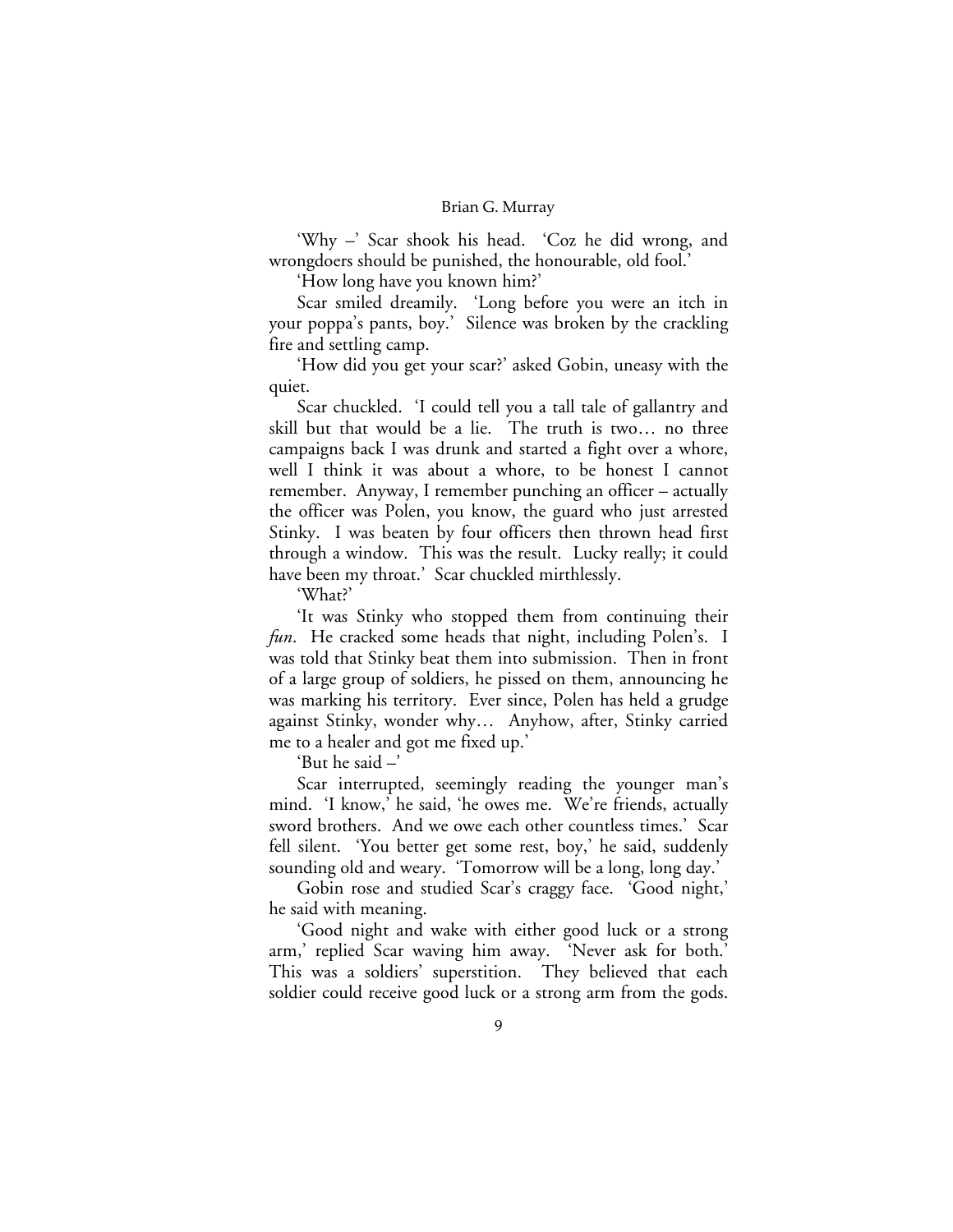But if a man asked for, and got, both, then another soldier would not get either. Greed and selfishness were things these soldiers would not tolerate.

Without saying another word, Gobin left the old man to his thoughts.

Gobin walked through the camp, the temporary home for over thirty thousand men, men about to attack a fortress called Atton. He stopped at the edge of the camp and sat down. Thoughts tumbled over in his mind rendering sleep almost impossible. He stared into the darkness and a picture of his father grew in his mind. His father was a respectable man with tired, sad eyes. And he was intelligent – a trait he hid from most. He was a man who knew he had achieved everything he ever would and was too old to change his ways. Gobin wanted to be different and his father wanted his son to better himself. Like Parker had said, Gobin did want adventure, but did not expect to be a foot soldier. With the Master's children, Gobin had been taught to read, write and do numbers. He thought he would join the army and help with logistics, become an administrator, away from the actual fighting, yet travel with the mighty Kelkarn army who were undefeated under their almost mystical general, and see new lands and cultures.

His father did not try to stop Gobin, only told him to return home in one piece. Gobin now wished that his father had insisted he stay. Instead of becoming an administrator, and because he was of lowly born status, Gobin was drafted as a foot soldier and to make it worse, he was put into a company affectionately known among the men as the 'fodder'. The company were the men who charged the wall first, hence the army's fodder. He was in the company of men like Stinky, Scar and Dunk, uneducated men who would never strive to be anything except soldiers. Gobin was different… different, was he? What made him different from the others? Stinky was honourable, proud but not educated – was that such a failing? Did being educated make Gobin better than him? Gobin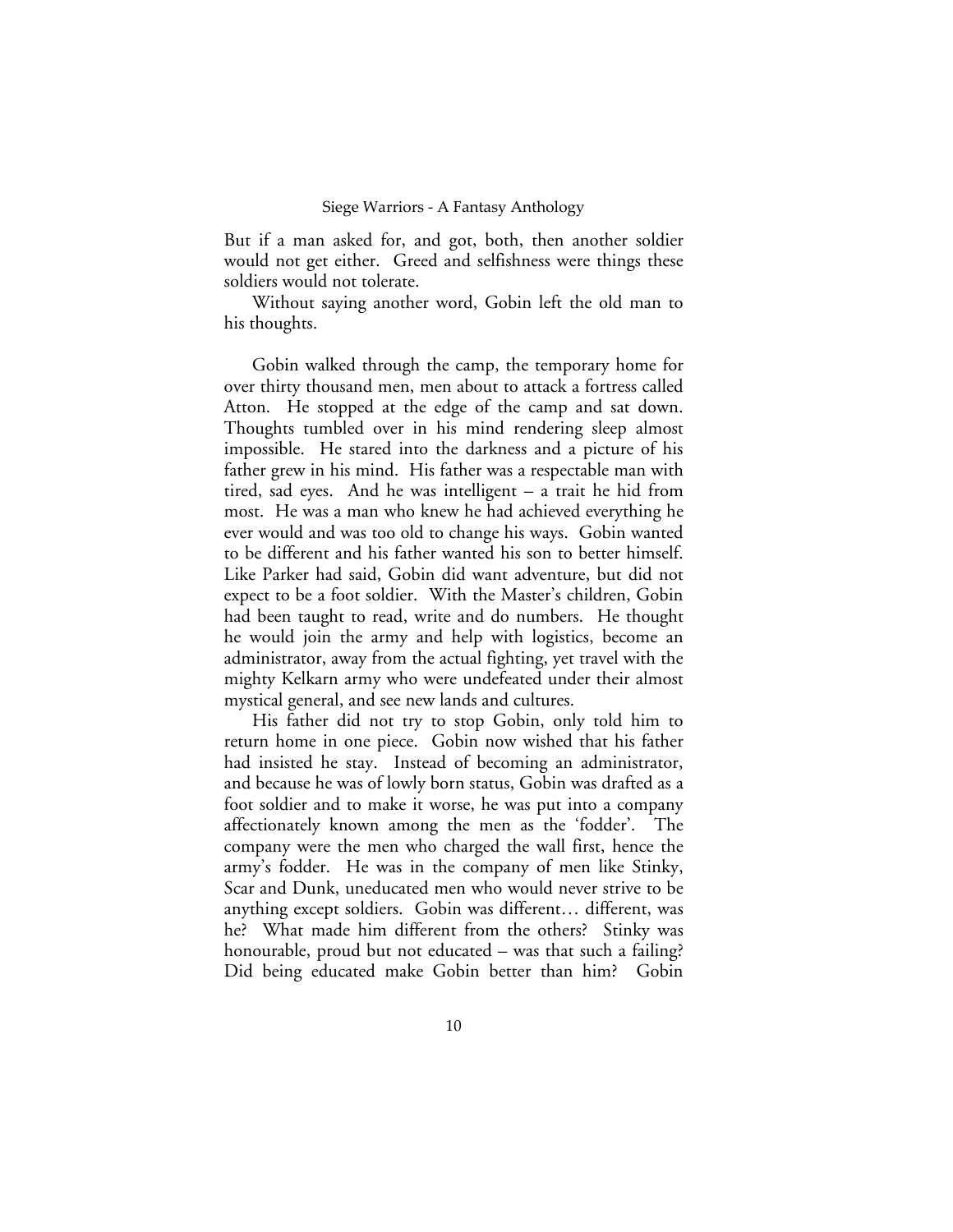shook his head. He knew Stinky was no failure and was probably a better man than Gobin could ever be.

'What am I doing here?' he whispered as tears welled in his eyes. 'You dumb son of a bitch.' He should be at home helping his father, learning an honourable trade. Soldiering was, is, an honourable trade. But even before his first battle, Gobin knew he was not a warrior. No, he had to survive this battle to keep his promise, return to his father and restart his life afresh. Gobin nodded. 'I will survive.' But even as he said the words they tasted like a lie, acrid and bitter.

'Stick with Stinky and Scar,' he muttered. 'They'll make sure I survive.' Gobin nodded confidently. After all, they had survived many battles and sieges – they were invincible.

For hours, Gobin sat in the same position, staring into the distance, tired but not sleepy, his mind churning various what if's. The first rays of dawn silhouetted the horizon and Gobin knew he should return to his bedroll, become a soldier and get ready for battle. He rose and walked back through the camp. On the way, he saw men crowding together and inquisitiveness got the better of him. He clambered up onto a flatbed wagon so he could see what was happening. He shook his head. *Typical*, he thought.

Stinky stood bare-chested, leaning against another wagon, gracefully wiggling his butt from side to side as though dancing. 'People, I want him to use his whip, but not *his* whip if you know what I mean,' yelled Stinky smiling. The others who were gathered roared with laugher. 'Come on, you defiler of pigs, give me your worst.'

Gobin stretched his neck and saw Polen's face – it was flushed an unnatural red. He raised his whip and cocked his arm back.

'What's all this?' commanded a voice, a voice that demanded attention. Everyone stopped and stepped back. It was General Gilallan, a small wiry man, but his voice was powerful, belying his size. Like a ship slicing through waves, men parted and let the general through. Then Gobin thought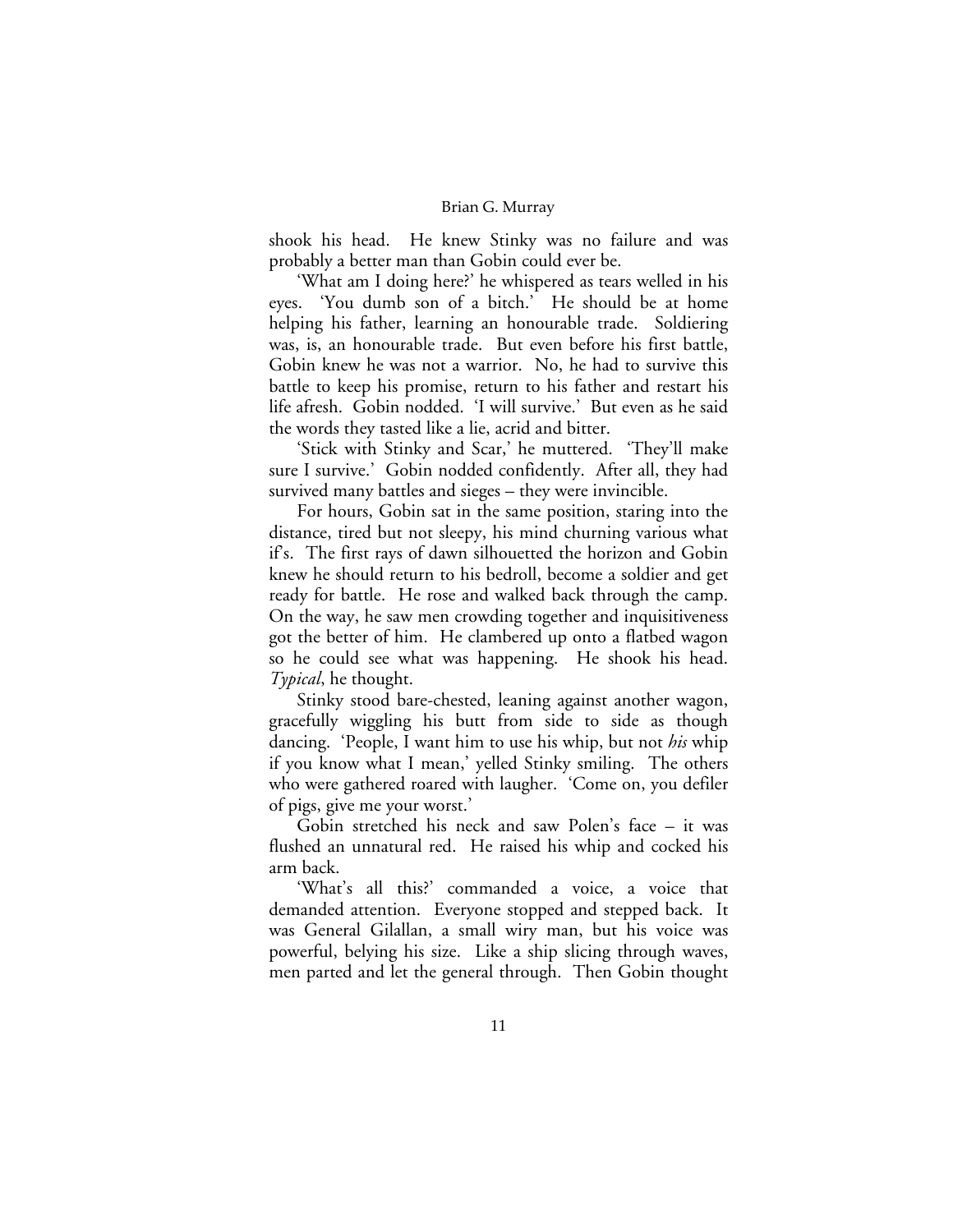he saw something strange – the general smiled when he reached the middle.

'Stinky, I might have known you would be the centre of a ruckus in my camp. What have you done this time?'

 $He -$ 

The general raised a hand that stopped Polen in midsentence. 'Unless your name is Stinky, which I somehow doubt, then stop speaking or you'll taste my whip.' That was no idle threat; that was a promise. 'Now, please Stinky continue.'

'A man disrespected our army, sir, and I taught him a lesson.'

'Lesson,' shrieked Polen. 'He beat a man unconscious for no reason and should get twenty lashes. If it were up to me the foul man would be hung. He's a stain on our great army.'

The general closed his eyes and took a calming breath. He beckoned over a captain and whispered something in his ear. The captain nodded. 'You, come with me.' he said gesturing at Polen.

Polen frowned and pointed at himself. 'Me?'

'Yes soldier, you – now!'

With a shocked expression, the guard looked at the captain, at the general who still had his eyes closed, at Stinky who was smiling then back at the captain. 'But  $-$ '

'Now!' growled the captain. The guard bowed his head and walked from the circle of silent men, all of them wanting to, but none dared laugh.

The general exhaled, opened his eyes and looked at Stinky. 'Now, where were we – ah yes, you causing a ruckus in my camp.'

'Yes, General. The man disrespected our code.'

'Our code,' repeated the general, raising a questioning eyebrow, hiding a smile.

'Yes, General. We fight for the just and righteous. We defend the innocent and incapable. We will not harm anyone who does not bare arms against us. And we never harm a woman or child. Our code – The Kelkarn Code.'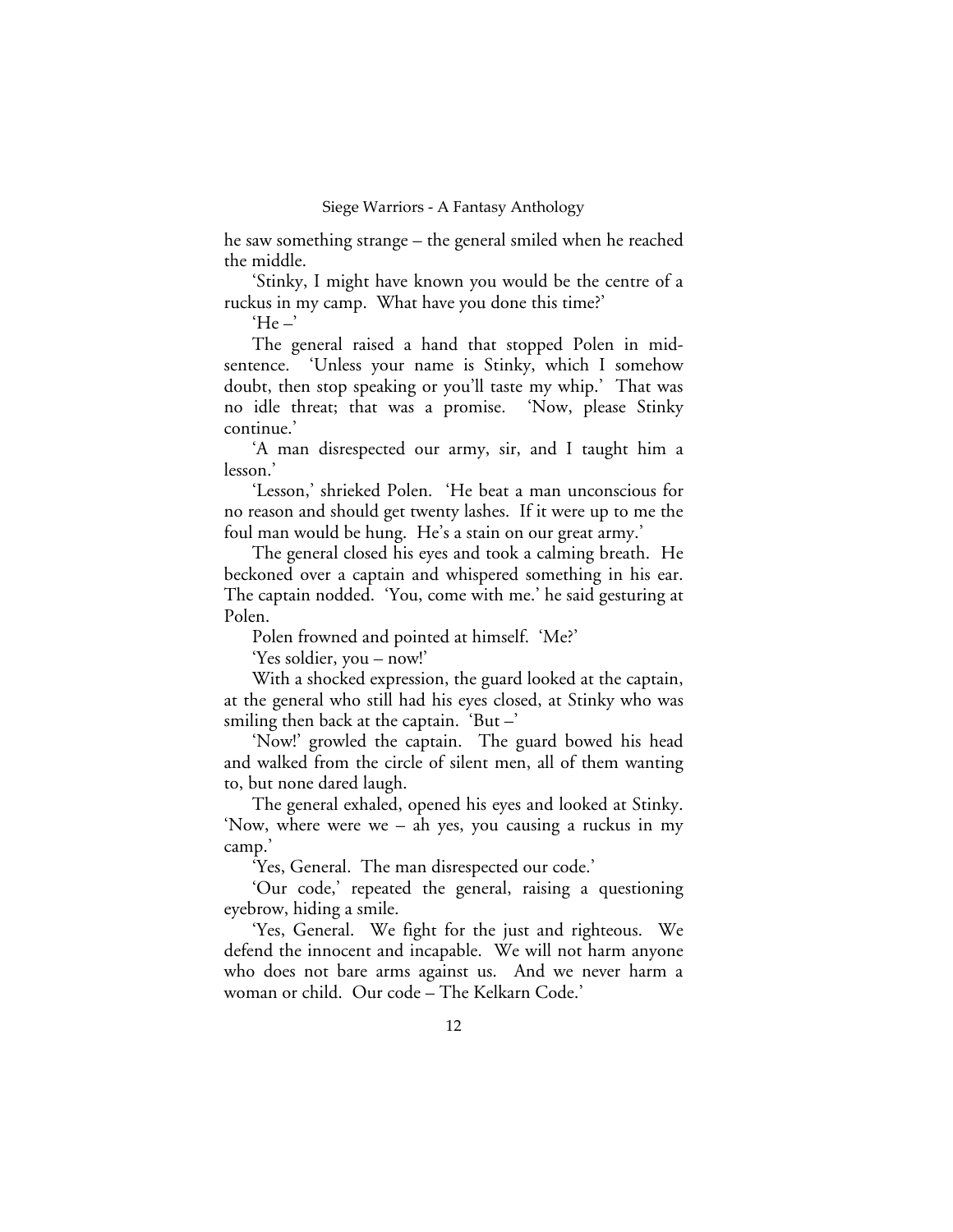'And?'

'And the man said he wanted to harm women – rape them.'

'Hmm.' The general clasped his hands behind his back and stepped closer to Stinky. 'Now you have put me in a bit of a dilemma. You are right about our code. But you rendered one of my men unconscious, leaving him incapable to fight, and that cannot go unpunished.'

'No sir,' replied Stinky, his voice strong and proud.

'Scar!' called the general without turning, knowing the soldier would be present.

'Yes sir,' replied the disfigured man, stepping forward.

'I believe the punishment for such a crime is twenty lashes. Please continue.'

'Yes sir. Someone give me a whip.' Gobin could not believe how calm Scar and Stinky both appeared. Someone handed Scar a whip and with a flick of his wrist he unravelled it. He looked across at the general.

'Will you need something to bite on?' the general asked Stinky.

'No sir,' replied the grizzly man, offended.

The general smiled and nodded towards Scar. 'Proceed, soldier.'

Scar motioned as though throwing something and the leather whip snaked in the air then snapped forward, striking Stinky's back with a loud crack. The merest grunt escaped Stinky's lips, the only evidence of his pain. Four more times Scar used the whip and marked Stinky's back with dark welts.

The general raised his arm. 'That's enough. After all he was protecting our code.' The small man approached Stinky and lowered his voice. 'And I cannot have my biggest pain missing another charge, can I?'

Stinky smiled. 'No sir,' he replied, not showing any signs of discomfort.

The general flashed the smallest smile then without another word turned on his heels. 'Men, let's prepare for war,' he ordered and marched away.

The men cheered and rushed off.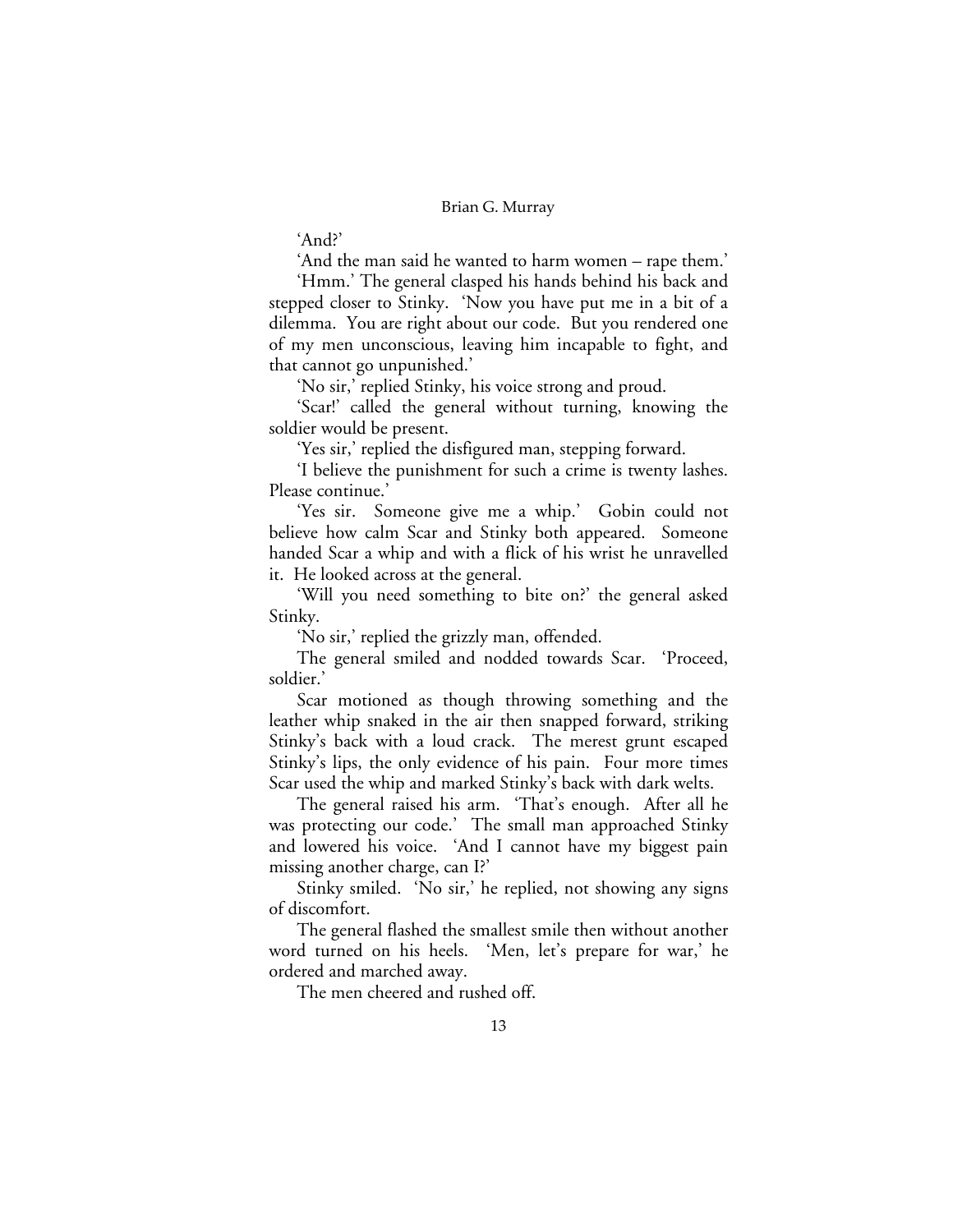Gobin watched Stinky and Scar approach him. Scar saw the younger man and beckoned him forward. Gobin jumped down from the wagon and scampered up to them.

'Go and find a healer quickly,' requested Scar.

'I don't need a healer,' grimaced Stinky.

'Do as I say, boy, and quickly, we don't have long before we've to line up.'

Gobin scurried off. Behind him, he heard a whip crack loudly and someone screamed – Polen was getting his comeuppance and the young man could not hide a grin.

The morning was clear and crisp with thick dew covering the green pastures – a perfect morning for farming with the sun rising slowly, predictably. But the men marching across the fields were not here to cultivate crops, they were here to kill.

Gobin could not believe his eyes and a breath caught in his throat. He had heard men talking about the wall that protected Atton but to see it… Wow! The stone used was dull grey and smooth, so smooth you could not see the joins between the blocks; the stonemasons who built it were artists. Now Gobin understood why the ladders were so long; the wall was huge, at least three storeys high, topped with a crenulated battlement lined with soldiers, their polished metal helms and weapons glinting in the morning sunlight.

A messenger had already been sent to the gates to find out the Attons' answer. They wanted to fight.

'They look like a game lot, huh, Scar,' sniggered Stinky who stood to Gobin's right. Scar, on Gobin's left, did not answer; he stared at the wall, his expression unreadable.

'It's impossible to breach that wall,' whispered Gobin. He could not believe anyone would want to attack such an awesome, formidable structure.

Stinky, who had bandages wrapped tightly around his torso under a baked leather breastplate, chuckled softly. 'Laddie, walls were built to be breached. This one is no different; it's just a different challenge. You know what I mean?'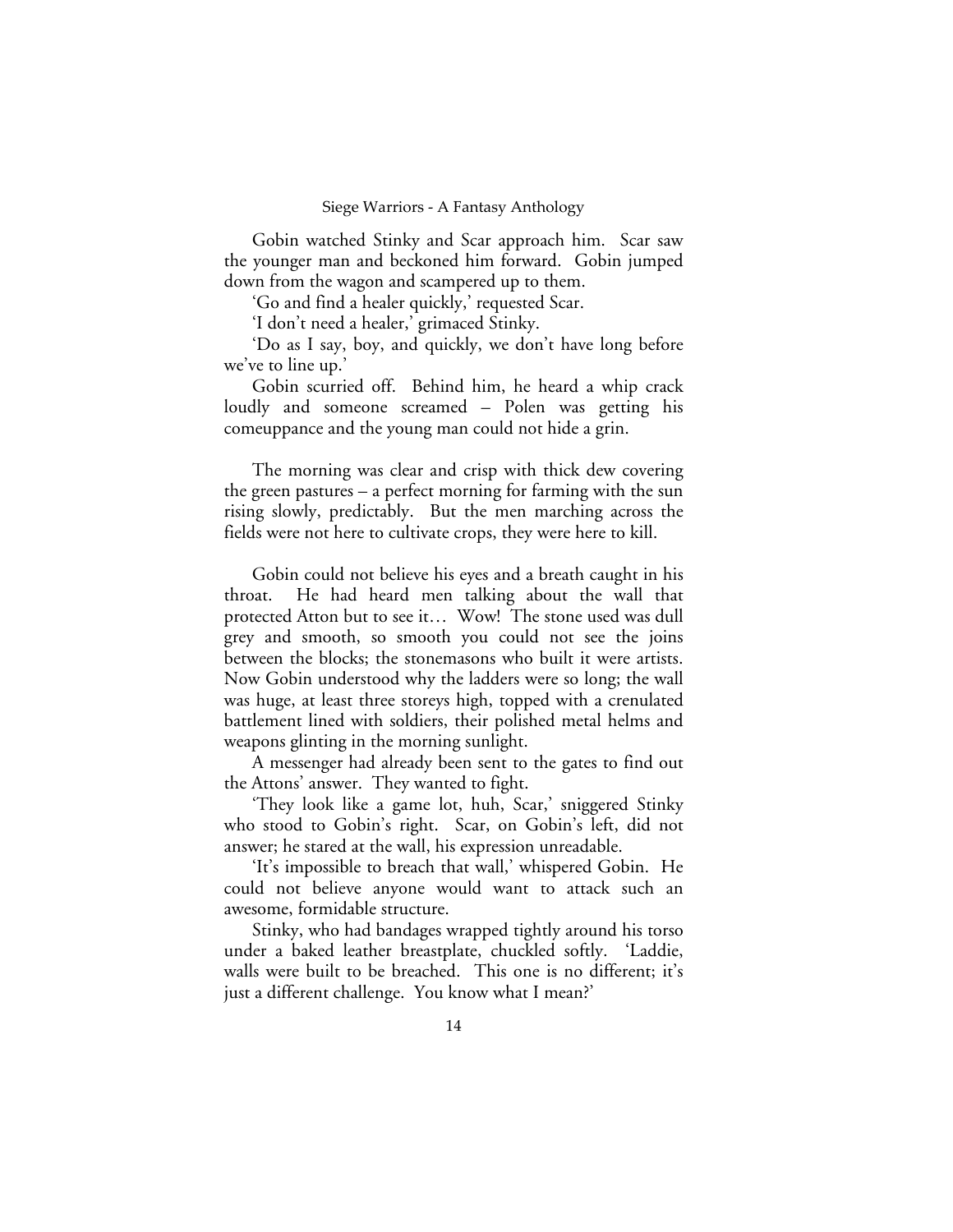'No,' replied Gobin, dragging his eyes away from the wall and looking at Stinky who was grinning.

'You remember, laddie, stay close to Scar and me, you hear.'

Gobin nodded then turned and stared at the wall, still in disbelief.

From their right, the general came into view, riding a chariot pulled by two black stallions. Unlike the rest of his men, Gilallan was dressed in civilian clothes – a simple woollen tunic and leather leggings. He reined in the two black horses and smiled.

'I see you're here, Stinky,' he called casually.

'Those little tickles would not stop me, sir. Scar must be losing his touch.'

'Is that true, Scar?'

'No sir.'

'I think you're telling a white lie, Stinky.'

'Never!' barked Stinky. Then he quickly added 'Sir!'

'Of course not, soldier.' The general nodded proudly. Stinky was one of the few men who had been in every one of Gilallan's victories. Gilallan had offered Stinky a promotion more than once, but Stinky had always refused, claiming he was Fodder. If he was honest with himself, he was terrified of the responsibility and happy just being a grunt. 'Step forward and tell everyone our oath,' asked the general.

Pushing out his chest and holding his head up high, Stinky stepped forward, turned and faced the men. 'Kelkarn, *we!*' he hollered.

'Ho!' the entire Kelkarn army roared, the sound rolling on and on.

'We fight for the just and righteous.'

'Ho!'

'We defend the innocent and incapable.'

'Ho!'

'We will not harm anyone who does not bare arms against us.'

'Ho!'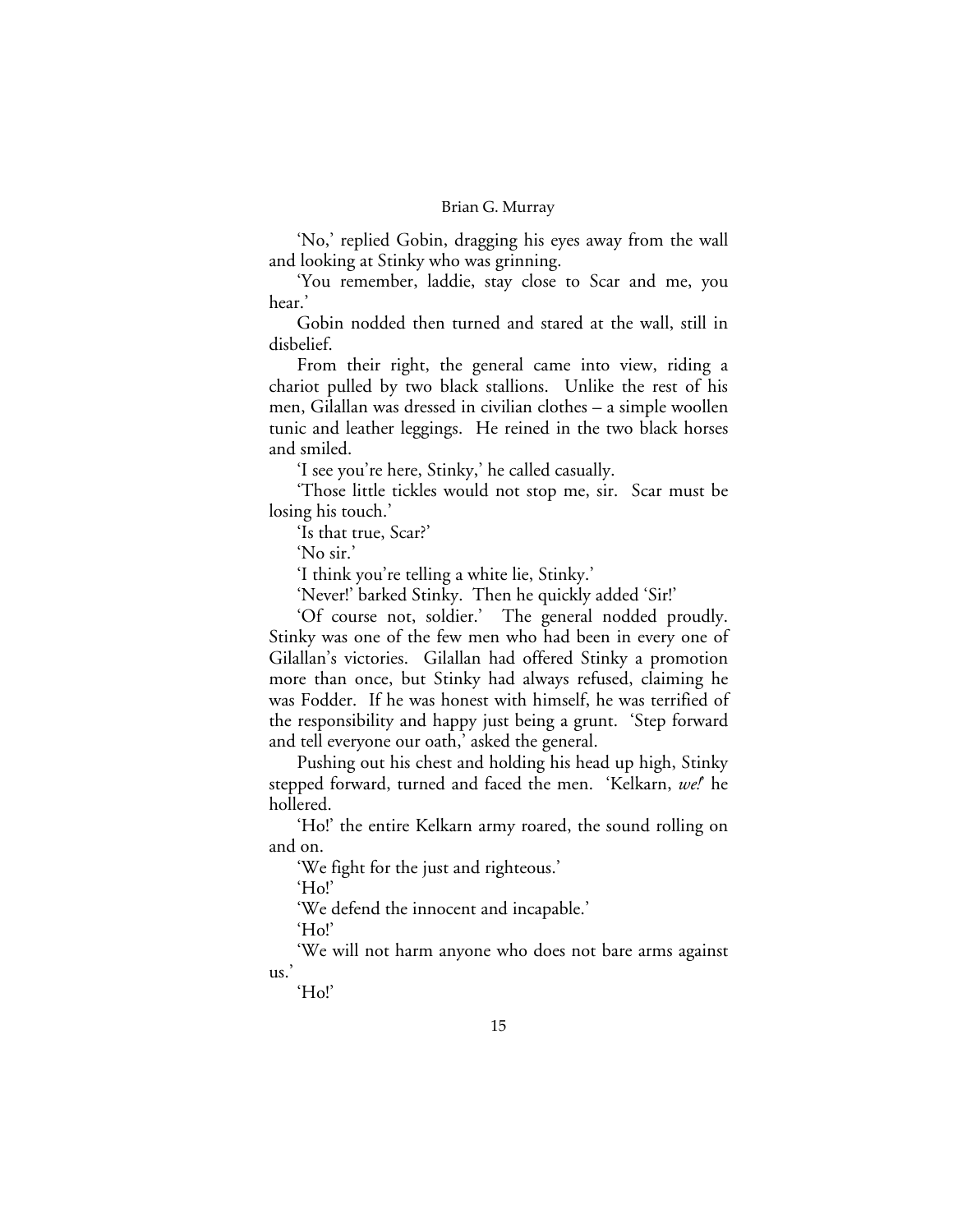'And we never harm a woman or child. Kelkarn WE!' 'Ho!'

The general nodded. 'Yes, our code, 'we will not harm women or children'. Yet, those Atton bastards invaded our lands, yes our lands, and plundered innocent villages, our villages, raped women, our women, and took children, our children, Kelkarn children to sell into slavery. That, gentlemen, cannot go without reprisal. You are the weapon for our revenge, and vengeance will be ours. Kelkarn!'

'*We!*' roared the army punching their weapons into the air. Stinky took over the call. 'Kelkarn!'

'*We!*' roared the army as one.

'Kelkarn!'

'*We!*'

Even Gobin's blood was fired up and he gripped his sword hilt tighter, turning his knuckles white. A roaring filled his ears, and his eyes were wide with nervous anticipation. He felt scared, but excitement coursed through his veins, dulling his fears. He did not remember Stinky returning next to him.

'You ready, greenhorn?' asked the older man smiling.

Gobin nodded.

'I said, *are you ready?*'

'Ho!' screamed Gobin, his face turning bright red.

'*Charge!*' hollered the general, pointing towards the wall.

The thousands of men collectively known as the Fodder surged forward as one, ready to fight, ready to kill and ready to die. Gobin grabbed the ladder to his right, and with twelve other men, lifted it and raced forward shrieking their battle cries. Gobin did not remember much about the charge to the wall, trudging over the churned ground. He did not remember arrows arcing in the air, skewering attackers around him. He never realised how close death came, almost kissing him as an arrow whistled past his face missing by a mere finger's width. He did not remember planting the base of the ladder on the ground.

But at that moment, the red mist cleared and he looked up.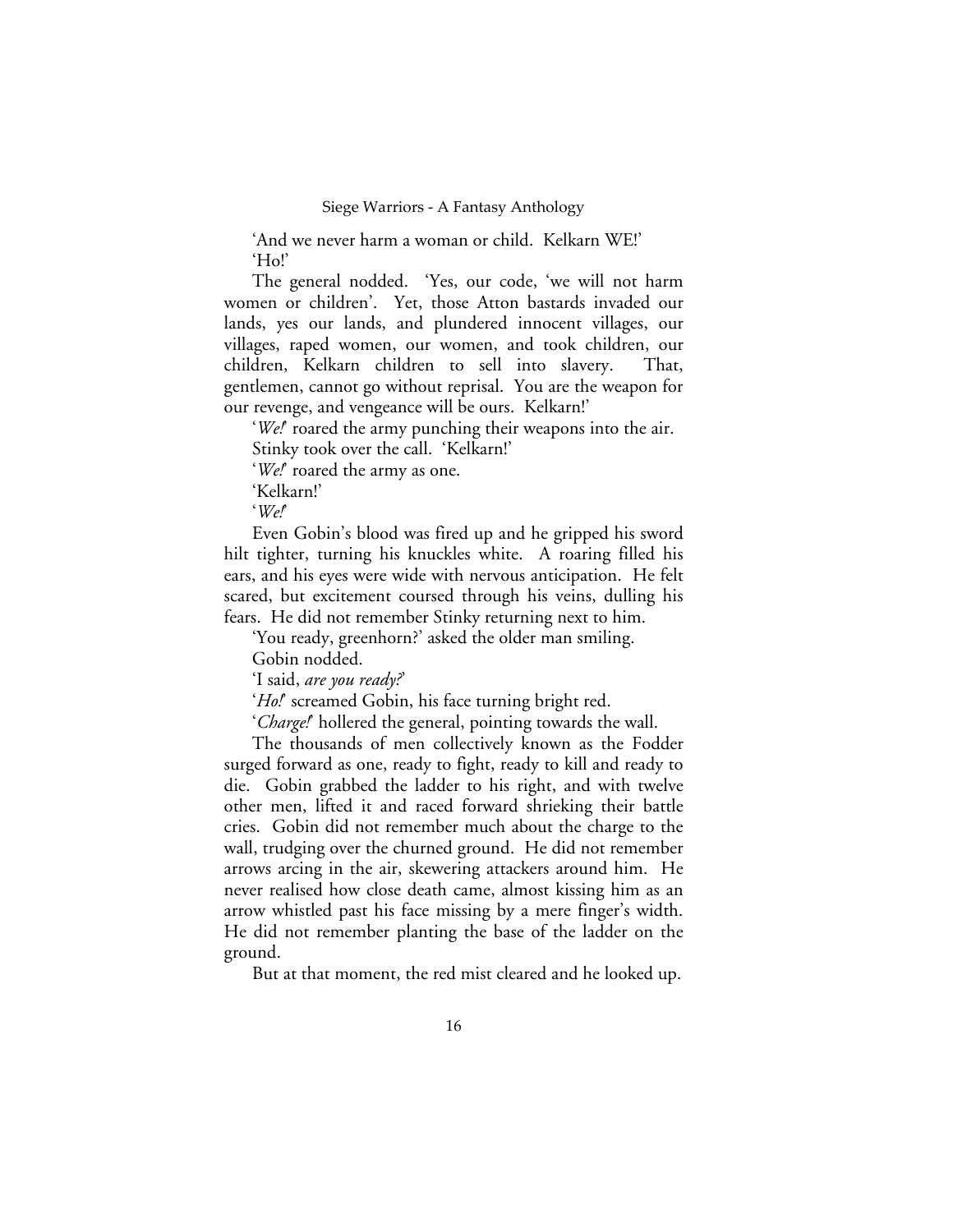'Move it!' shouted someone behind Gobin. His eyes widened and Stinky's words boomed in his head. *Make sure you're not the first up a ladder!* Fear clamped Gobin's heart as someone shoved him. 'Move!' He was the first!

Gobin reached up and stepped on the first rung. The sounds of the charge vanished. His shallow breathing and heartbeats boomed in his ears. Gobin took another step up, then another. His palms were coated in sweat from fear. A defender peeked over the lee and looked down at Gobin. Suddenly, the defender stood and raised a large rock above his head. But before the Atton could throw it, an arrow slammed into his neck releasing a plume of blood. The defender's rock slipped from his fingers and fell harmlessly to Gobin's left. Harmless, except the boulder crushed a Kelkarn who was waiting to climb the ladder. Gobin climbed another rung. Another Atton peeked over the lee. Quickly, he ducked back. Then before Gobin could step up another rung the Atton reappeared, this time bearing a bow with an arrow notched. The man pulled back his bowstring. Gobin closed his eyes and guessed when to sway to his left. He moved quickly. He got it right. The arrow flew pass Gobin, but slammed into the skull of a man below him. The Kelkarn pitched off the ladder and two more were killed where he landed with a squelchy crunch. The Atton archer reappeared but as soon as he did, three arrows thudded into his torso and he slumped forward hanging over the lee, dripping blood.

Gobin straightened, took a deep breath and climbed another step up. Arrows, criss-crossed in the air, and some from the Kelkarn archers clattered into the wall above Gobin. He looked up and saw the archer's body twitch then slide forward. He frowned then quickly realised that other Attons must be pushing the archer to use the corpse as a weapon. This horrified Gobin for two reasons. Firstly, he thought the other Attons would have kept his body for a fitting burial or pyre. But secondly, and more importantly, he would have to avoid the falling body, a large object. The body snagged on something. The defenders pushed harder. At first the body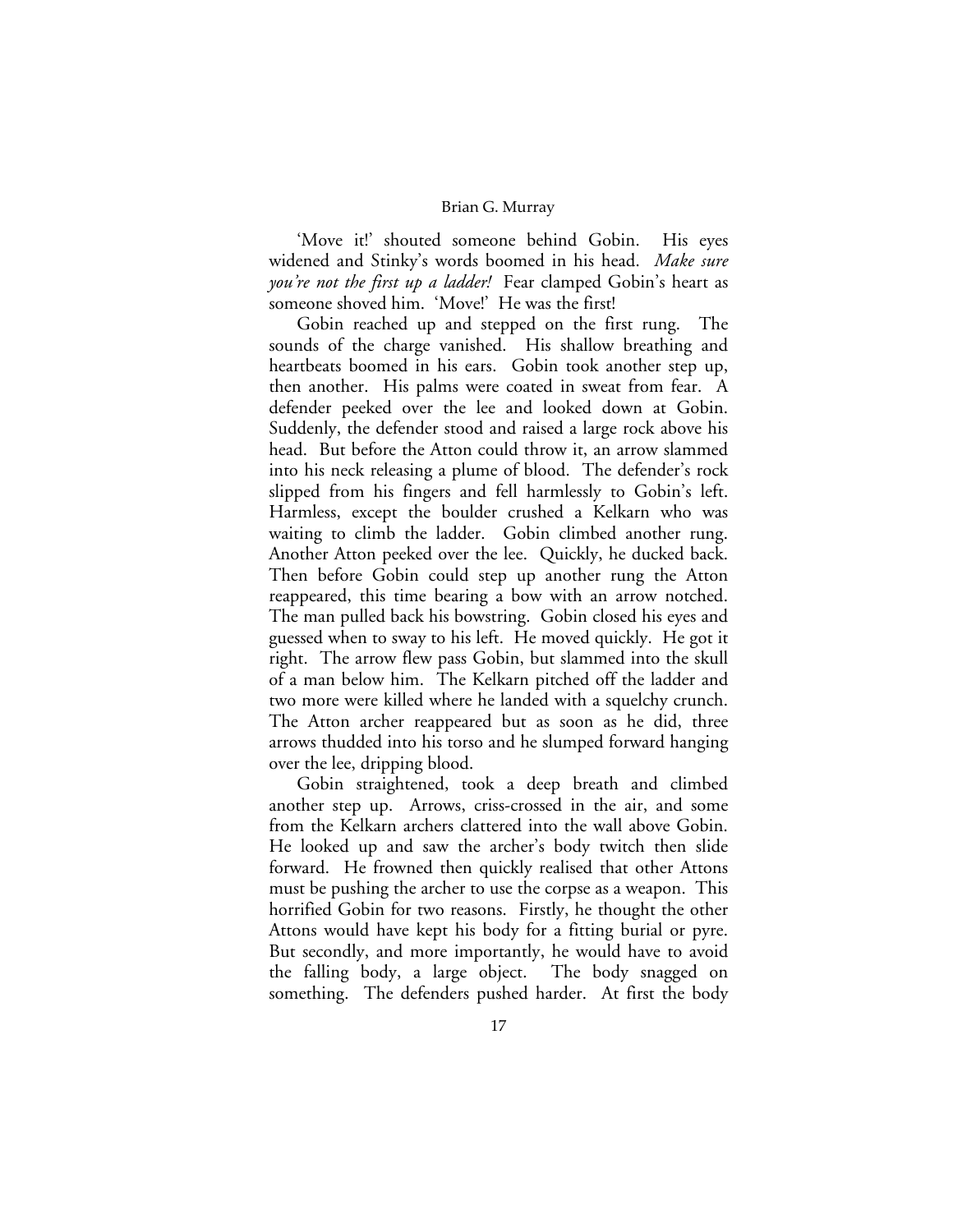did not budge then suddenly it came free. Their power, however, caused the body to sail over Gobin's head, and those on the ground saw the danger just in time, moved and avoided being crushed. Gobin swallowed and took another tentative step up. His eyes were wide, waiting for someone else to appear above him, waiting for a boulder to knock him off, waiting for an arrow to skewer his flesh; he stepped up and up, waiting, waiting, but nothing. The higher Gobin got, the more nervous he felt. He held his breath convinced death would strike – still nothing. He was now nearly at the top of the ladder.

The Kelkarn archers stopped firing in case they hit their own men. Gobin realised the increased danger and quickened his pace. Two rungs from the top, as instructed, he drew his sword, swung it round, pointing it above him ready to stab up. He reached where the ladder rested again the wall. He could now see city of Atton.

The place was all constructed of the same grey stone as the wall, giving the place a drab, dull atmosphere. Most buildings were only two storeys, all with crenulated lees surrounding flat roofs, all except for a towering building near the centre of the city capped with a golden dome.

Before Gobin could fully appreciate the architecture, a defender emerged before him holding a single bladed axe aloft. Both men screamed at the same time – the defender hollered a battle cry while Gobin shrilled with shock. Instinctively, Gobin closed his eyes and lunged up. He felt his sword tip crunch into something. He opened his eyes and saw blood flowing down his blade, the tip buried in the defender's mouth. At the second attempt, Gobin yanked his sword free and stepped up. Blood from the dead Atton splattered onto Gobin's face, but he ignored it, he had to reach the battlement.

Another defender stood before Gobin, a very young man with bright blue eyes, not old enough to shave, but old enough to wield a sword. The young defender swung wildly underarm trying to bring his weapon to bear. But he stood too close to the crenulated lee, a novice's mistake, and his blade clanged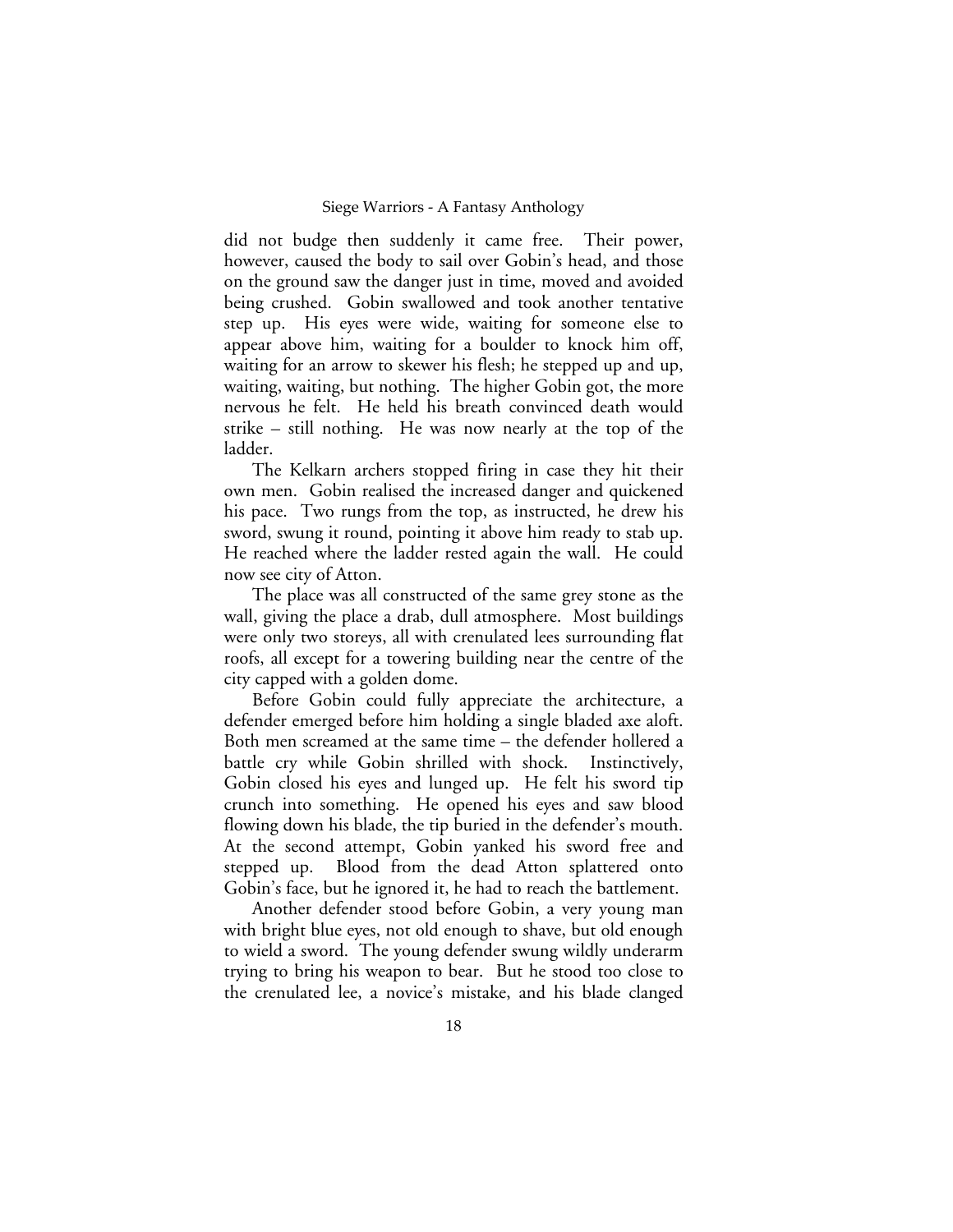loudly against the granite sending out a shower of orange sparks. Gobin's chance… Screaming, he stabbed forward. Time slowed. He saw the defender's eyes widen. Gobin watched his blade pierce the man's eye, felt it grind against an eye socket then clunk on the man's helm at the back of his skull. Gobin stepped onto the lee, pushing the man back. The defender slid off Gobin's sword and fell back, knocking into another soldier, unbalancing the man. That gave Gobin enough space and time to step onto the rampart. He had survived the climb and the fable was shattered – the first man to climb a ladder always died. Gobin had made a mockery of the saying. Now all he had to do was survive the fighting – easier said than done.

Gobin felt someone shove him in the back.

'Move along, laddie.' Gobin recognised the gruff voice and his heart leap for joy – it was Stinky. The man stomped next to Gobin, quickly followed by Scar and with a roar they charged at the defenders. Gobin hesitated for the merest moment, then followed them into the melee, hacking and slashing.

All along the wall, the Fodder were doing what they did best – they were fighting like men possessed, maiming and killing but also dying. The fighting was utterly vicious and within minutes the rampart was stained, and slippery, with the blood of both defenders and attackers. The battle ebbed and flowed. Along the wall, parts were about to fall, but reserves charged forward and sealed the breaches with brutal efficiency. In other parts, the attackers were easily repelled, only to force their way back on.

Gobin, Stinky and Scar fought within a group of twelve men. At no point since reaching the wall were they at any risk of losing their advantage. In fact, they formed an arc around, and protected two ladders so other Kelkarns could join them. Gobin's shoulders, arms and back ached from constantly swinging his weapon. His legs throbbed, moving back and forth, and he was ready to collapse with exhaustion, but exhilaration and fear fuelled his throbbing limbs, keeping him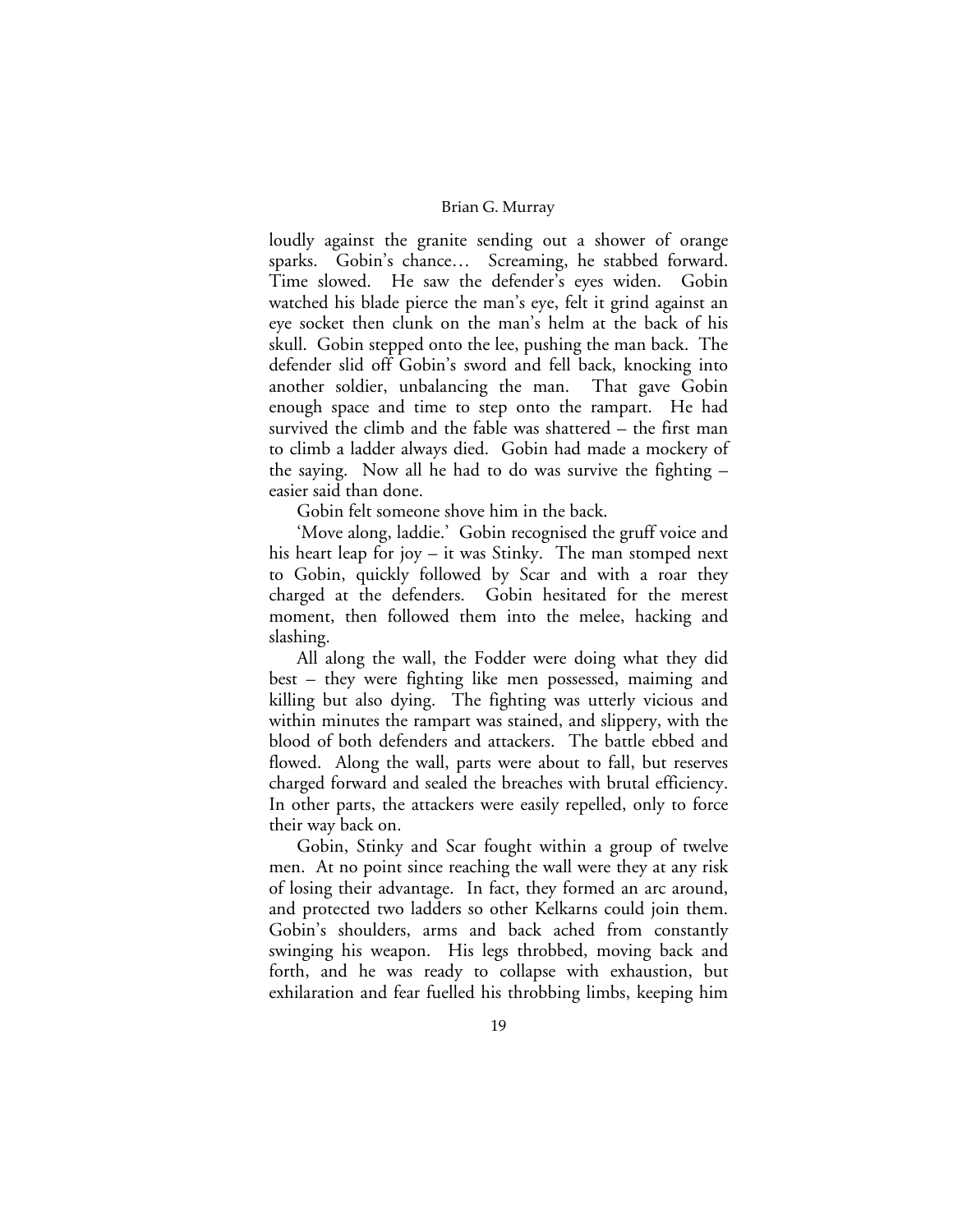moving, fighting and killing. He had lost his sword, embedded in a soldier who had toppled over the wall, dragging the weapon from Gobin's grip and he now fought with a single bladed axe.

Before him, Stinky and Scar were mighty. They fought back-to-back, turning and killing with total efficiency. Stinky's mace was, like the massive man, covered in blood, whistling death. Some of it was his, very little, as most was from Attons he had killed, crushing heads, torsos and limbs. The pair forced their way towards a stairwell; their plan was to cut off the reserves, thus giving the Kelkarns a chance to capture this section of the wall. They were close, very close. Round and round the pair turned, killing and injuring. Then…

Gobin's eyes widened with shock. Scar staggered. An injured defender, given up for dead, had one last lunge in him and thrust his blade into Scar's guts. Give him his credit, Scar killed five more men before blood loss weakened him too much and he collapsed, falling to his knees then pitching sideways. Realising his friend was injured, Stinky roared and swung his mace with extra vim. Others helped force the Attons back, and Stinky had time to pause. He dropped his mace and fell to his knees. Tears tumbled freely from eyes.

'No, no, no,' he muttered, lifting and hugging his friend. Gobin reached Stinky's side and knelt next to him. 'Scar wake up, please wake up.'

Gobin grimaced. 'He's gone, Stinky. I'm so sorry.'

'No! You're wrong. Wake up, Scar. Clyde, please wake up.' When his friend, his sword brother, did not answer, Stinky threw his head back and screamed. The sound of his emotional pain caused several Kelkarns to hesitate and they looked around. Many of those who paused died and the Attons pushed others back. Pushed back until…

Stinky moved his friend, resting him into a sitting position against the lee with his sword resting on his legs. He gathered up his mace and rose. Rolling his neck, he stepped forward with Gobin one step behind. Stinky stopped and looked back at Gobin.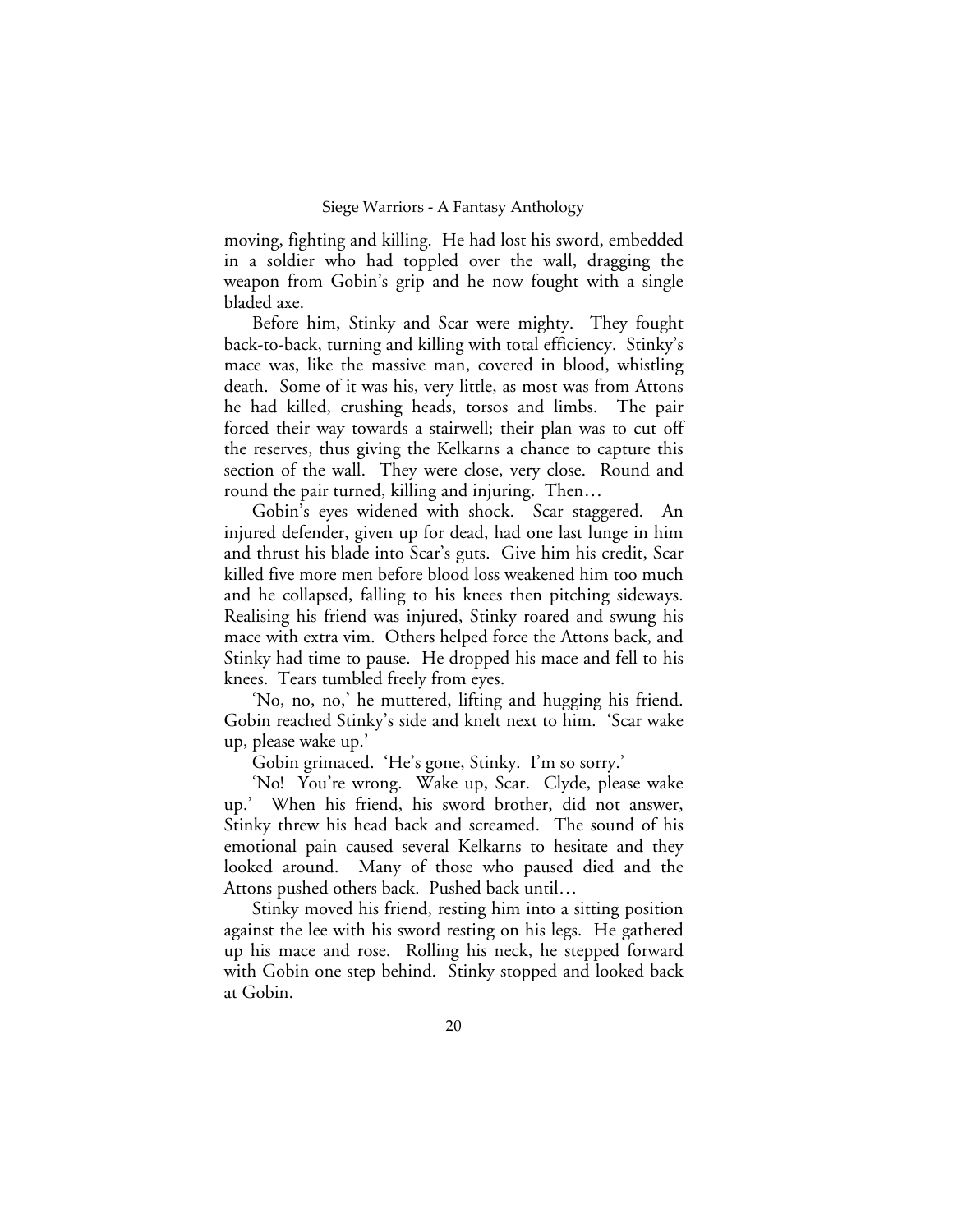'Sorry,' he said softly. 'What for?'

'For once it seems I cannot keep my promise.' With a primal roar, the grizzly man charged into the fray, knocking his own men out of the way to reach the Attons. Gobin remained at Stinky's side for a few heartbeats, but soon the warrior was surrounded by Atton, shouting and cussing, maiming and killing.

'Come on, you feeble bunch of pot-belled cowards, old Stinky's got something for you. COME ON!' The sound of Stinky's voice was quickly swallowed up by the din of battle. All around metal clanged against metal, men screamed in pain, filling the coppery tainted air, beckoning death.

Gobin fought as bravely as everyone else, receiving several cuts and grazes, but nothing life threatening. When Stinky and Scar were beside him, he had felt invincible, but now his mortality grew and a fear gnawed in the pit of his stomach. He felt himself being forced forward and he killed another Atton, a young man, too young. Gobin hated himself for it, but had no time to grieve or to dwell on his actions as another Atton ran at him. After several clashes of weapons, Gobin, swayed to his left and in the same motion hacked out. His axe crunched into the man's helm, denting the baked leather, crushing his skull.

Over the din of battle, from beyond the wall, a horn blared.

Gobin felt some hope – it was retreat call. He could not see it, but most of the Kelkarns had been forced off the wall, except for three pockets. Gobin edged backwards, feeling terrified; he wanted to live but could not turn his back on the defenders. He knew the Attons would just stab him in the back; they all lacked honour. Gobin was at the ladder, ready to climb down, when he saw a comrade fall. It was Dunk. An Atton stood over Dunk ready to stab down.

Without thinking, Gobin charged forward screaming, 'No!' He blindly swung his axe as the Atton lunged down.

At the last moment Gobin's axe blade ploughed into the man's side, knocking the man aside, but the Atton's sword still slammed into Dunk's chest, killing him. Seeing he had failed,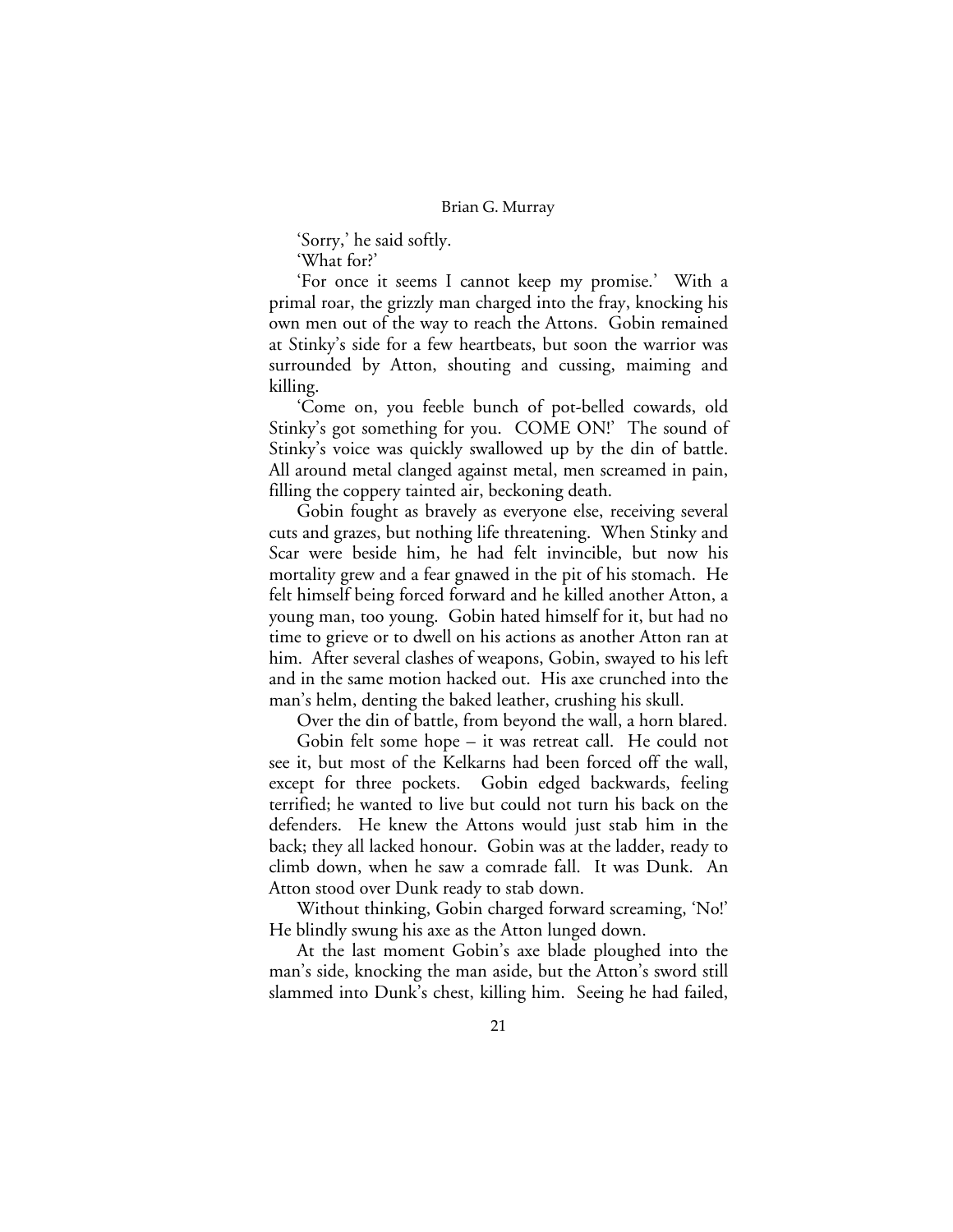Gobin, roared and swung his axe again. This time his blade nearly hacked an Atton's head off, sending his victim barrelling off the wall. Gobin swung his axe wildly left then right to keep the Attons back then threw the weapon at them. He did not see the blade lodge firmly into a defender's torso. Instead, he swiftly stepped backwards and reached the ladder. He climbed over the crenulated lee and suppressed a smile. He felt safe, turned and began to climb down. Three rungs down, he looked up. His breath locked in his throat. Safety seemed a lifetime away. An Atton, wearing a snarling smile, born of wicked pleasure, glared at Gobin, holding a boulder above his head.

Stinky's face grew in Gobin's mind and silently said something. It was what he had said back at the campfire when Polen had interrupted.

*Make sure you're not the first on the ladder.* Now the ending made sense. *And make sure you're not the last.*

Gobin was the last and an easy target. The Atton's smile grew and he raised the boulder higher, ready to throw it. Gobin wanted to jump, but his body refused, fear kept his grip tight. Suddenly, the Atton twitched. Gobin's eyes widened.

The Atton's face twisted in pain and he toppled over to one side, dropping the boulder onto the wall with a loud thud. Then Stinky appeared on the lee.

'I always keep my promises, laddie, now get going,' shouted Stinky with a broad bloody smile. 'You're not the last, not this time.' Without another word, Stinky turned and with a roar charged into the Attons.

Gripping the outside of the ladder with his hands and feet, Gobin slid down, a few splinters stabbing his hands – injuries he could live with. Breathing a deep sigh of relief, he reached the bottom of the ladder then sprinted across the open ground. He raced towards men facing the wall pointing. Gobin slowed then stopped, turned and looked up. On the wall, Stinky was fighting alone, surrounded by Atton's. He was a mountain of a man, his blood covered mace swinging and hammering into anyone who got close.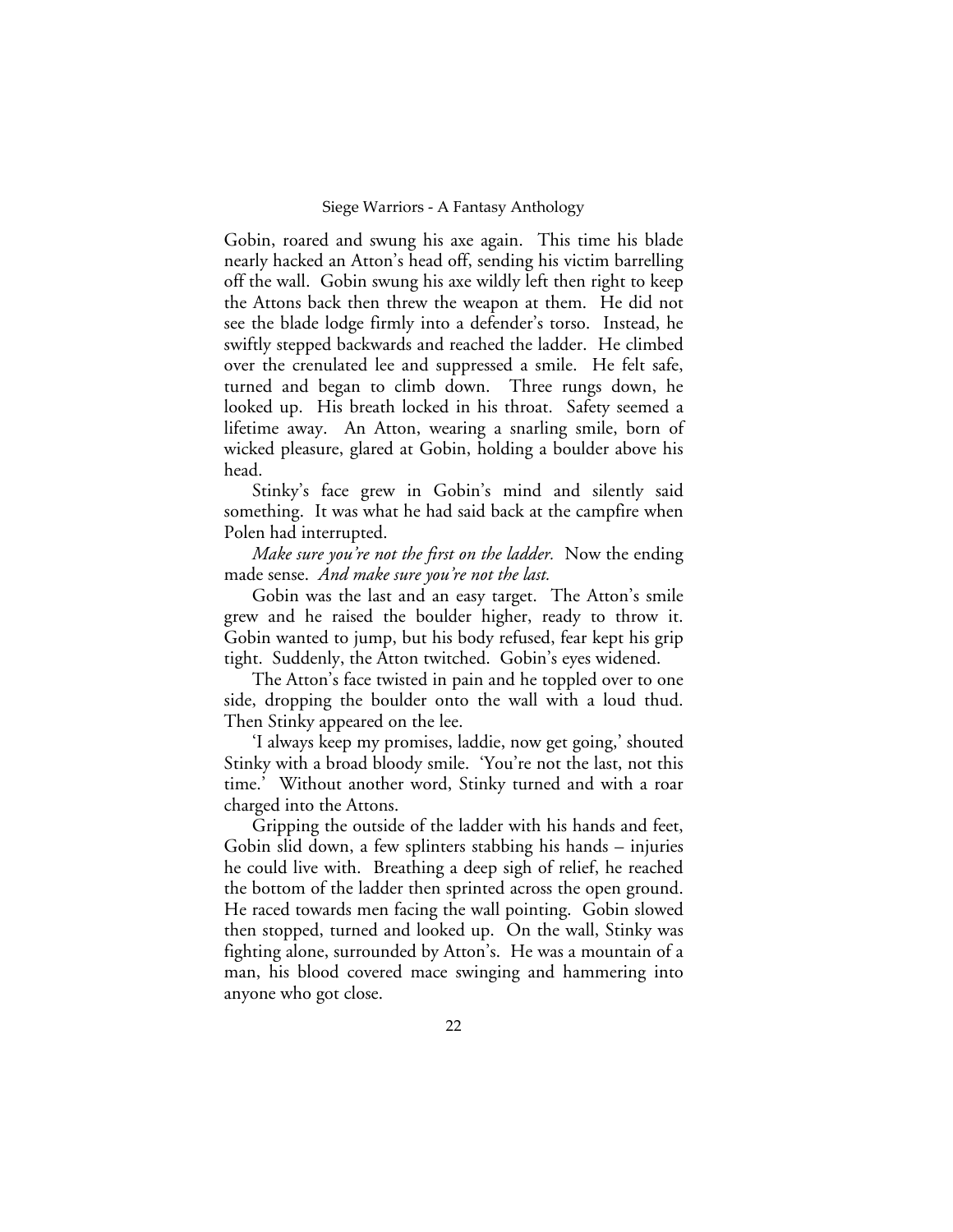Then the Attons stopped attacking. No one, including Gobin, could tell that Stinky was injured, dying, losing blood from many fatal wounds. He opened his mouth…

Stinky fell on to one knee and took several deep breaths. 'You think these little scratches are going to stop me, you inbred peasants,' he hissed defiantly.

'Stinky!' someone shouted from beyond the wall.

The grizzly man recognised the voice of the greenhorn who had taken a whipping for him during the march, the young greenhorn he had just saved. He looked across at Scar's body and smiled. 'See you soon, my friend,' he whispered. Stinky found strength in hearing his name. He may be the last attacker on the wall, but he was not going to die without a fight. With a grunt, he stood and raised his mace above his head. '*Kelkarn!*' he screamed then charged forward.

Every Kelkarn including Gobin let their voices be heard for a true hero, a true warrior. '*We!*' came the thunderous response.

Stinky was instantly swallowed by Attons, but he killed many before he finally fell.

Like the saying goes, the last attacker died.

Gobin stared in disbelief, he could not believe Stinky and Scar were both gone. After several minutes, he trudged back to the camp; tears filled his eyes and tumbled free.

The old man opened the door and peered out. The young man looked older, weathered and exhausted but realisation was immediate and the old man swung the door open. Tears flowed down his creased cheeks as he stepped forward and drew his son into a deep, stifling hug. 'Gobin,' he whispered between sobs, still not believing, hoping just hoping it was not another dream.

'Yes Pops, I'm home,' replied the servant's son. 'I am home.' After a long emotional moment, they both entered the house. Gobin paused at the door and looked out. Again he